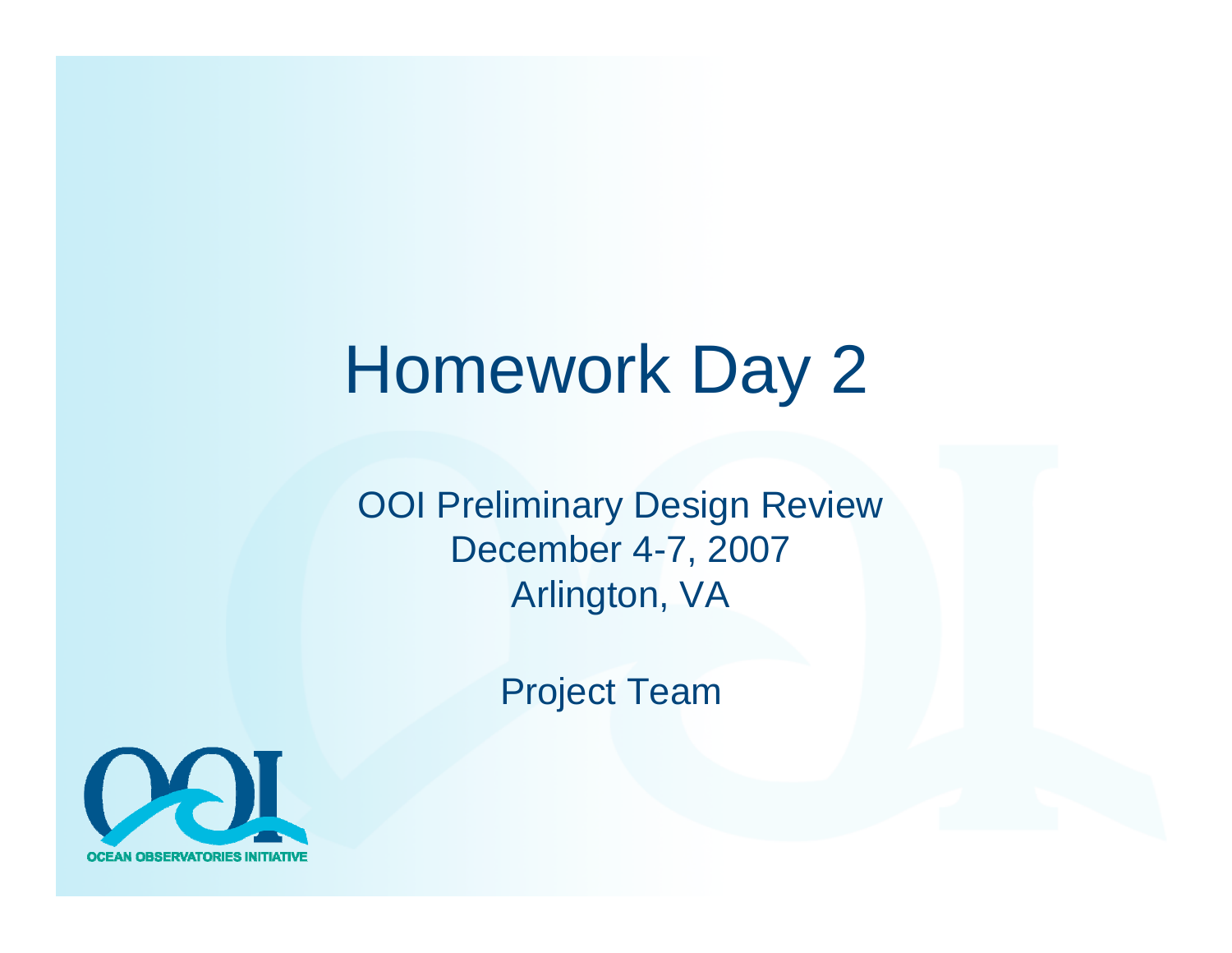# Question 1: Change Control Process

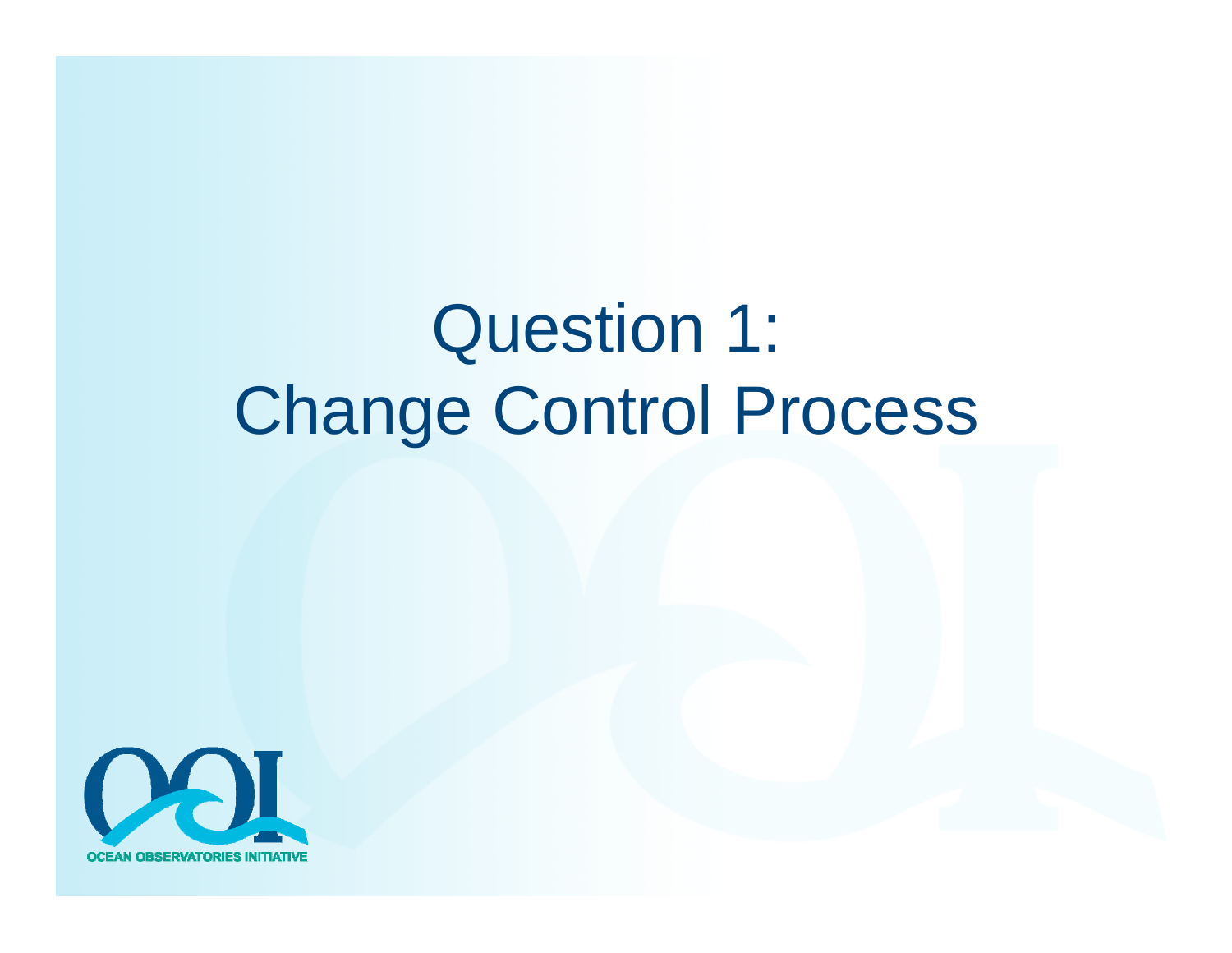|                       |                                                                                                                                                       | <b>Class I ECR</b>                                                                                                                                                                                                                                                                                                                                                                                                                                                                                                                                                                                                                                                                   | <b>Class II ECR</b>                                                                                                                                                                                                                                                                                                                                                                                                                                                                             |
|-----------------------|-------------------------------------------------------------------------------------------------------------------------------------------------------|--------------------------------------------------------------------------------------------------------------------------------------------------------------------------------------------------------------------------------------------------------------------------------------------------------------------------------------------------------------------------------------------------------------------------------------------------------------------------------------------------------------------------------------------------------------------------------------------------------------------------------------------------------------------------------------|-------------------------------------------------------------------------------------------------------------------------------------------------------------------------------------------------------------------------------------------------------------------------------------------------------------------------------------------------------------------------------------------------------------------------------------------------------------------------------------------------|
|                       | <b>OOI Change Control</b><br><b>Process</b>                                                                                                           | Form, Fit, and Function, Safety<br>Cost or Schedule to the OOI program in excess of<br>\$25,000 cost per control account or in excess of 1<br>week increase in work package schedule, singular<br>and cumulative for both cost and schedule<br>Technical requirements and specifications that affect<br>reliability, maintainability, availability, form, fit,<br>function or interface characteristics<br>Configuration to the extent that retrofit (replacement<br>of components) action would be taken<br>Interchangeability, substitutability, or replaceability<br>as applied to configuration items and to all<br>subassemblies and parts of repairable configuration<br>items | Minor in nature, such that the cost of processing the<br>change request may equal or exceed the cost of<br>performing the work. Do not exceed any single<br>difference of 10% of the control account baseline<br>budget or \$25,000 between a control account estimate<br>to complete versus the baseline budget to complete,<br>whichever is lower. Task level, under the<br>management of a CAM. Correction of typographical<br>errors, dimensions, graphical or pictorial<br>representation. |
| <b>Board</b><br>Level | <b>Board Membership</b>                                                                                                                               | <b>Level I Authority</b>                                                                                                                                                                                                                                                                                                                                                                                                                                                                                                                                                                                                                                                             | <b>Level II Authority</b>                                                                                                                                                                                                                                                                                                                                                                                                                                                                       |
| IO                    | Chair - IO SE<br>IO PI<br><b>IO PM</b><br><b>Design Engineers</b><br><b>CAMs</b>                                                                      | Generate, review and approval all IO internally<br>generated ECRs. Non-Critical Path up to one<br>month. Funding at WP level. No contingency.<br>Forward all Level I ECRs to System Level CCBs that<br>change scope of work, interface or a deliverable.<br>Changes that exceed one month in schedule impact<br>and any on the Critical Path. Funding at a Control<br>Account Level.                                                                                                                                                                                                                                                                                                 | Generate, review and approval all IO internally<br>generated ECRs. Non-Critical Path up to one month.<br>Funding at Workpackage level. No contingency.<br>Notify System Level CCB of all Level II approvals                                                                                                                                                                                                                                                                                     |
| System                | Chair - OOI SE<br>OOI Director of Engineering<br><b>OOI COTR</b><br>OOI Associate Director (Science)<br>IO PI's<br>IO SE's<br><b>Design Engineers</b> | Review and approval of all IO approved Level I<br>forwarded over the threshold.<br>Forward all Level I ECRs to System Level CCBs that<br>change scope of work, interface or a deliverable.<br>Changes that exceed one month in schedule impact<br>and any on the Critical Path. Funding at a Control<br>Account Level.                                                                                                                                                                                                                                                                                                                                                               |                                                                                                                                                                                                                                                                                                                                                                                                                                                                                                 |
| OOI                   | <b>Chair OOI PI</b><br>OOI Director of Engineering<br>OOI Associate Director (Science)<br>IO PI's<br>Science Community Advisor(s)                     | Review and approval of all IO approved Level I<br>forwarded over the threshold.<br>Forward to NSF for concurrence any change that<br>exceeds the overall program baselines for cost or<br>schedule. Any change to the floor level of the<br>system capability. Any change that reallocates<br>funding at the level 2 WBS in excess of 10% of the<br>$2nd$ level value.                                                                                                                                                                                                                                                                                                               |                                                                                                                                                                                                                                                                                                                                                                                                                                                                                                 |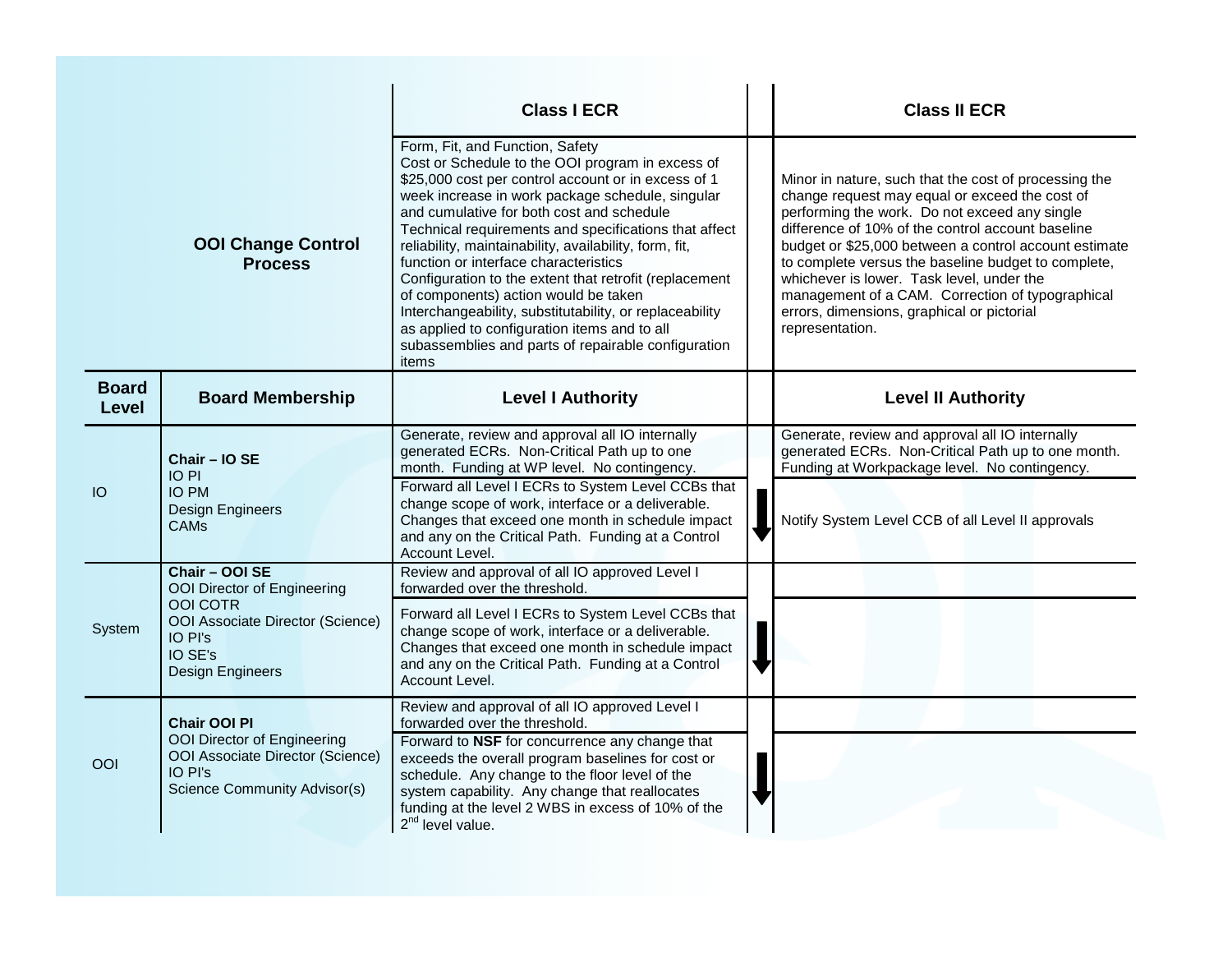# Change Control Scenarios

•Real World Scenarios:

#### \$ 10,000

• A mooring cable part of a \$150,000 work package is redesigned after final design with a new termination fitting. The cost of the redesign is \$10,000 still within estimate and budget and two weeks delay of noncritical path. It is classified as Class I due to FFF change. The IO CCB reviews and approves. If no interface issue, it is resolved at IO CCB.

#### \$ 50,000

• An electronic device is determined to be near design capacity and the engineers determine to provide a redundant component in the assembly and split the load between the devices. The cost within the estimated cost of the subsystem, but requires firmware code changes in the assembly. The item is classified as Class I due to change in firmware code and FFF. The ECR is processed at the IO level and forwarded to the System Level to evaluate impact if any to the CI and ensure that the other marine IO is aware of the physical limitation of the device and the new architecture in the system.

#### \$ 270,000

• A new material for buoyancy is developed that has long term benefit in sub-surface moorings. The marine IO desires to switch the material in the design of a mooring. The change will cost 270k and delay the non-<br>critical path work package 6 weeks. The Class is I due to FFF, form of material. The ECR is processed at the IO and forwarded to the System Level CCB for approval. The item is within the contingent cost of the CA, but requires release of contingency for the WP. Sent to the OOI CCB for review and approval.

#### \$ 1,500,000

• The year is 2012 and engineering has determined that the fuel cell will not provide sufficient power in the temperature and wave conditions as were estimated. They request to change the power generation over to a hybrid diesel/fuel cell. Without the conversion they will not meet the science objectives but the schedule will extend past the planned 5 years of the total program. This item is Class I and progresses through all of the CCBs and is presented to NSF for concurrence on the request.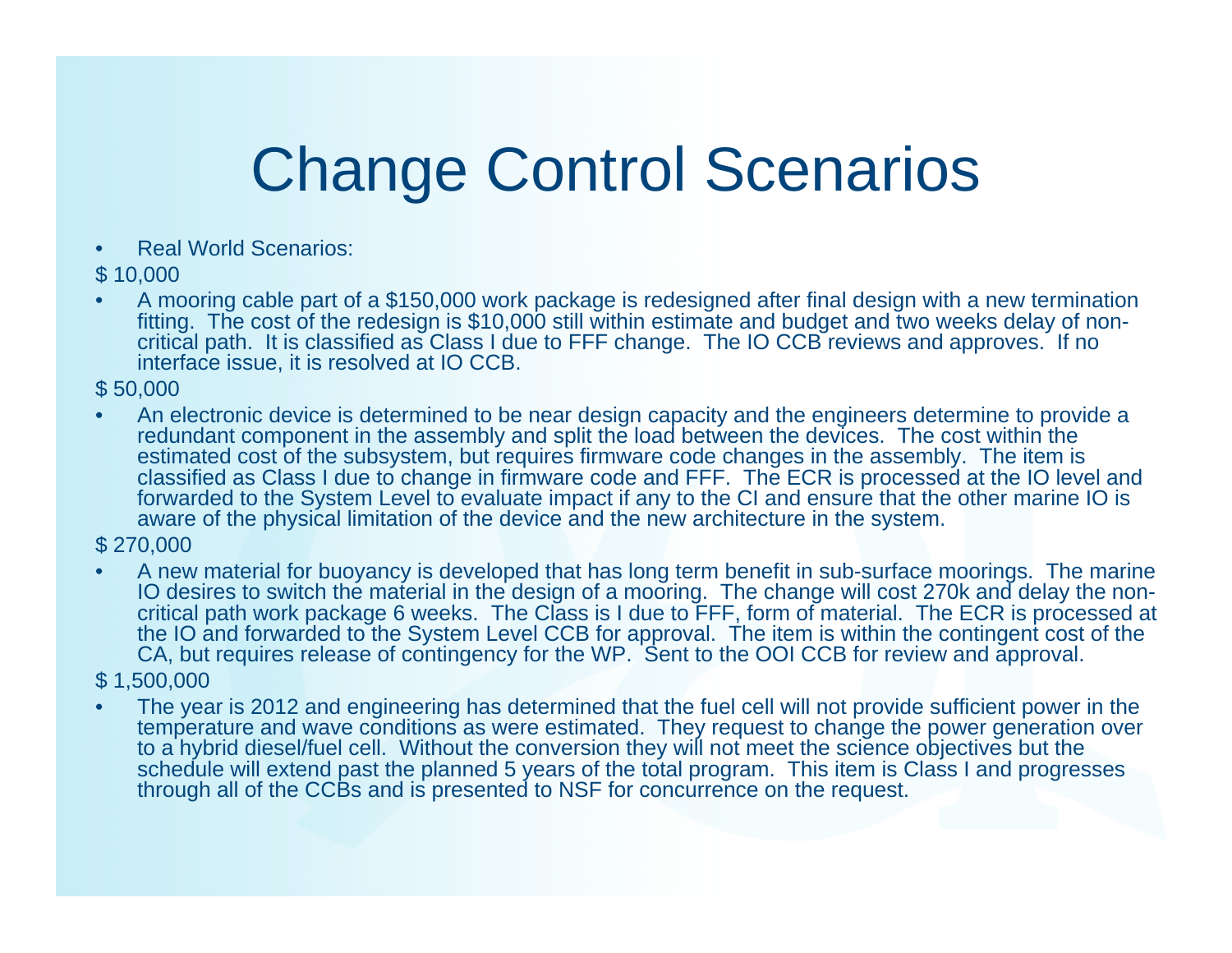#### **Question 2. Data policy calls out proprietary use in 2 areas**

-**NSF Academics**: Data will be open access to anyone in real-time; however there will be an opportunity to request the during *initial* proposal process. Initially this was proposed to be reviewed by the OOI Facility Governance Group which was not clearly defined. We agree these proprietary requests could be folded into the proposal process and could be judged by the NSF external reviewers and panel. The requested period of data protection might vary with each proposal but could not be longer the current 2-year NSF-embargo.

-**Industry**: OOI will encourage industry involvement, HOWEVER it is expected the industry live by similar rules of open access data. Requests for proprietary protection will be reviewed on a case by case basis by NSF and OOI Facility Governance Group as several different requests will have different implications.

*Example 1 New sensors that need platform*: Chemical and radiological detectors,

*Example 2 Value added data products*: Take core instrument data and then develop a new data product to be sold (similar to NOAA SST).

*Example 3 Facility to provide critical data*. OOI facility provides ocean response to industrial iron fertilization to calibrate the efficacy of north Pacific.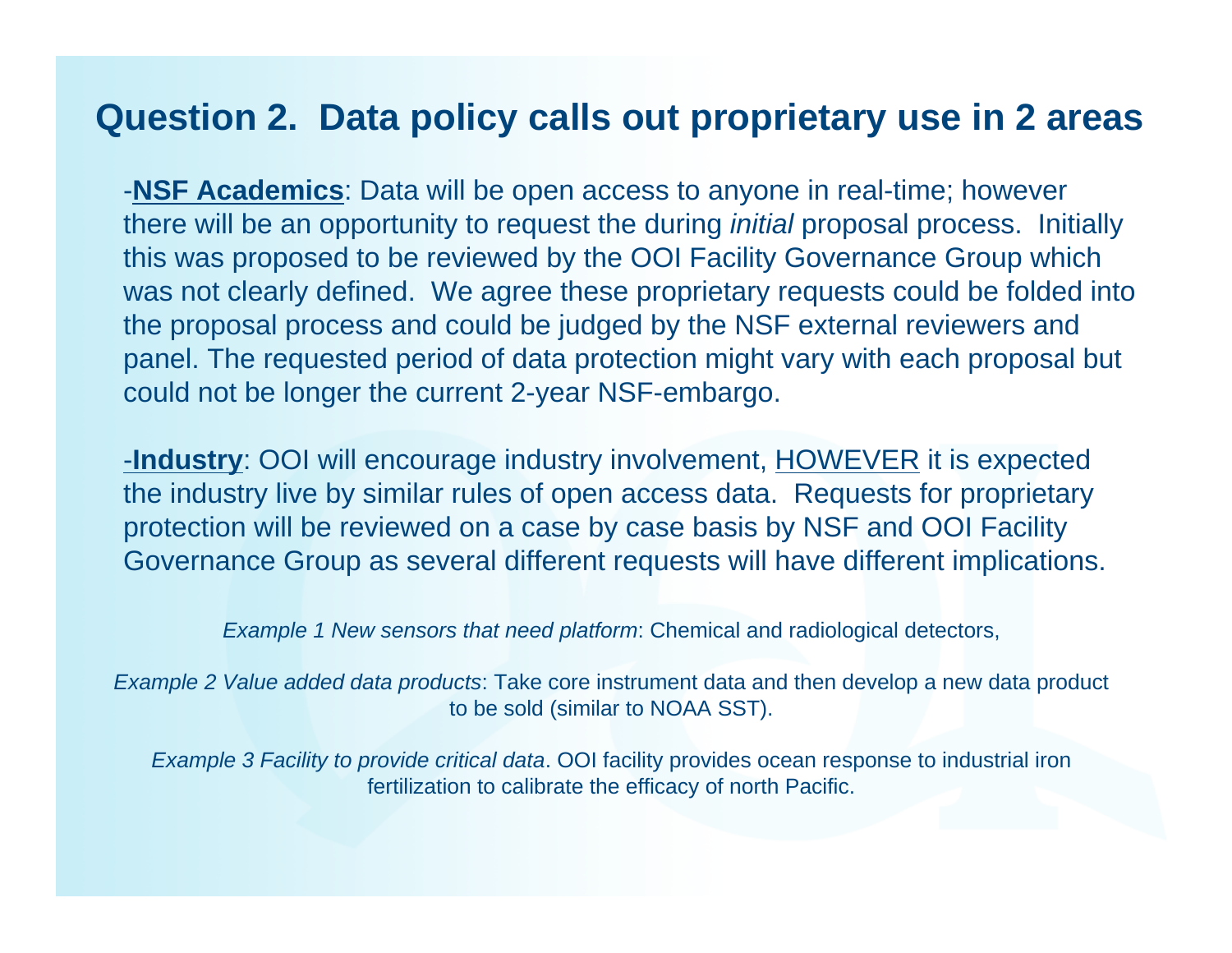Question 3: The Science Plan calls out "Data will be made publicly available to users through a general web interface, and through distribution to data archives, including the national data repositories. Please elaborate more on the form, function, and extensibility of the web interface.

We will deliver two types of network accessible interfaces:

The first type comprises machine-to-machine interfaces which include the core messaging architecture such as AMQP or ActiveMQ. For external interfaces RSS, THREDDS, Data Turbine, OPeNDAP, WebDev, digital libraries (DSpace, Fedora) will all be provided.

For the human interface using web browsers, search, navigation, and subscription capabilities will be provided. For application interfaces, Kepler and Pegasus workflows are planned, as well as Matlab and IDL interfaces.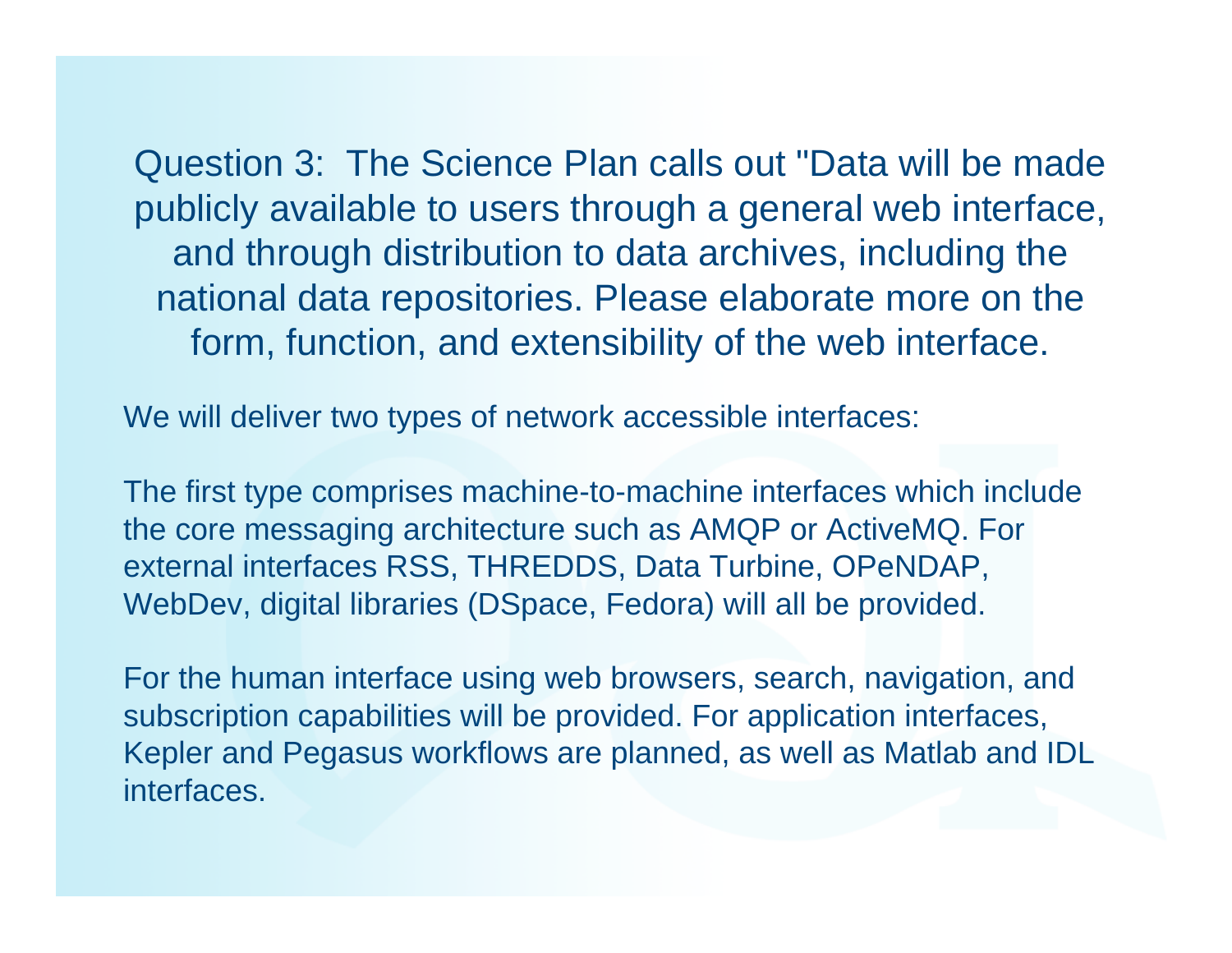## Question 4: Staff Diversity in NSF-Funded Programs

- Each IO Institution has policies on diversity, including in hiring practices; Ocean Leadership also practices diversity in hiring.
- As it has done in other programs it manages, Ocean Leadership will initiate proactive programs to entrain underserved groups through active involvement in the OOI program to stimulate interest in the career opportunities offered.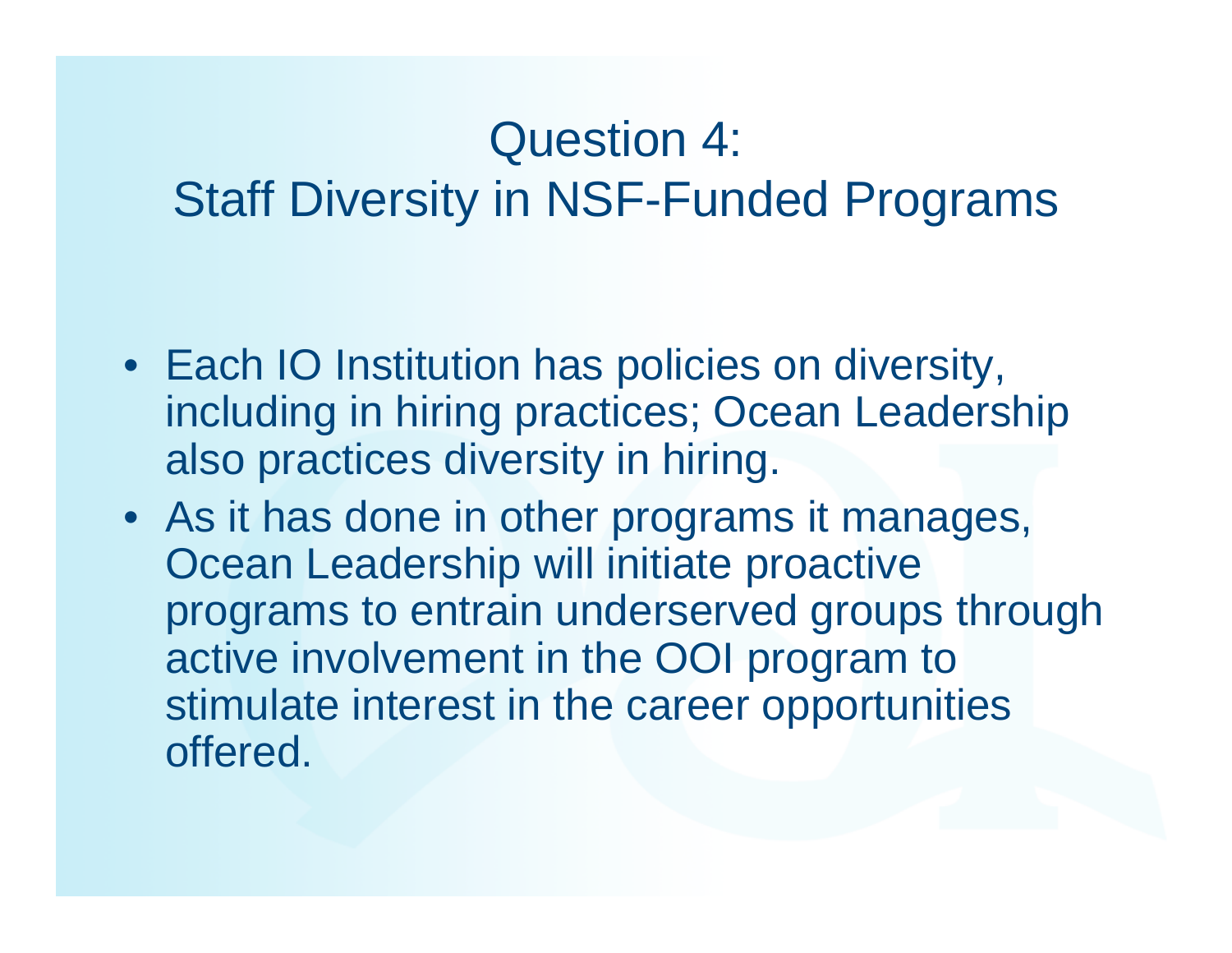### Question 5: Education and Outreach

- • Ocean Leadership will appoint an education coordinator (.5-1 FTE) to serve as the education coordinator for the program, the POC for the IO education managers, and the COTR for the Education Infrastructure Facility.
- IOs provide direct education connection to science and engineering.
- • CI-IO education manager is a member of the CI Management Team.
	- liaison between CI and other OOI education representatives
	- ensures that the CI is responsive to education user requirements
- • CGSN Deputy Project Manager coordinates education activities with WHOI, SIO and OSU and the Project Office.
- • The RSN-IO education team will report to the PI and will ensure coordination of RSN education activities with the wider OOI project (e.g. regular, live, Research Channel Programs from sea, with teachers, during OOI construction stage; etc.).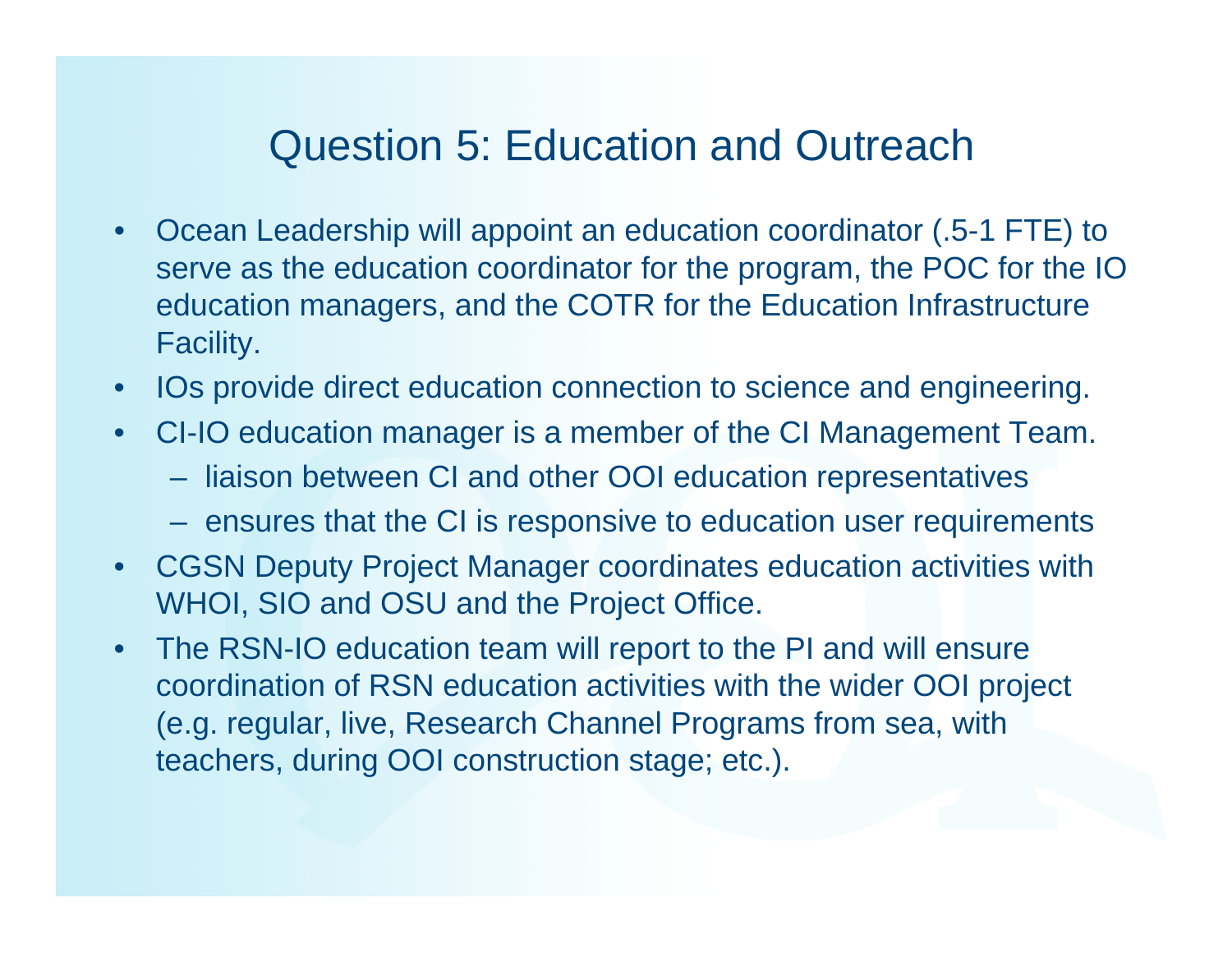## Question 6: NEPA Compliance

• PEA Completion: Risk ID #1007 in OOI Risk Log.

•Schedule for NEPA contains 60 days for NSF/OL/TEC internal review, revise, and comment; 10 day public comment; finish date 4/18/07. NSF and OL can shorten internal review periods.

- •NSF prefers a 30 day public comment period to reduce litigation risk; no statutory requirement.
- •Worse Case: NSB in May, with funds released pending full NEPA completion.
- •Worst Case: NSB in August.
- •NSF is responsible for NEPA Compliance.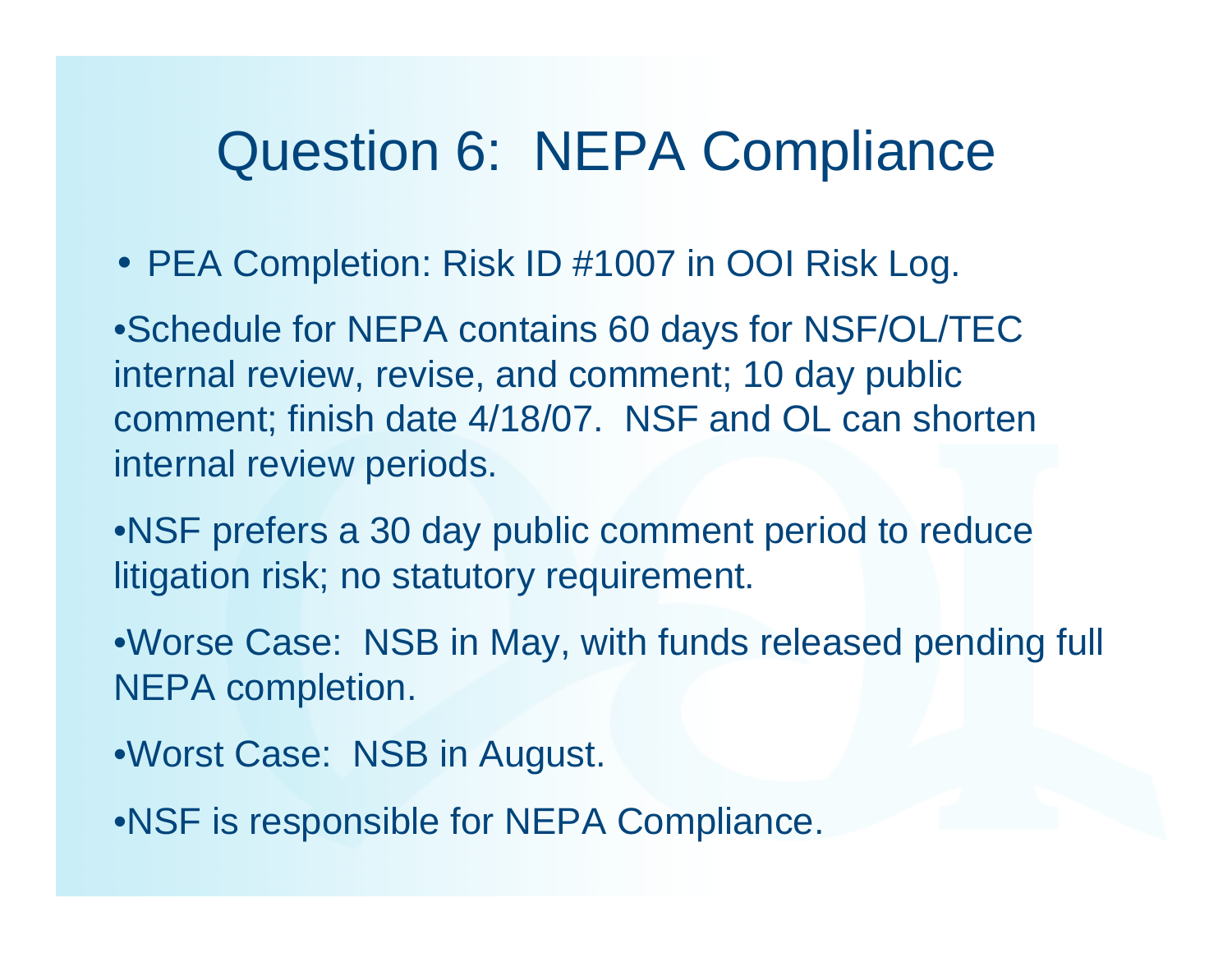## Question 6 and 10: Permits

•Permit Activities are not on the critical path, therefore they DO have schedule contingency.

•Which permits stop progress:

–RSN: None, if permit delay is less than 12 months (so 240 days built in schedule +360 days)

- –Endurance: None, schedule tied to RSN
- –Pioneer and Global: None

•Oregon Ocean Coastal Management Program (OCMP) and the Ocean Policy Advisory Council (OPAC) control the Oregon permits, but history has shown that Oregon will agree to a cable landing provided the Oregon Fishermen's Cable Committee (OFCC) agreement is in place.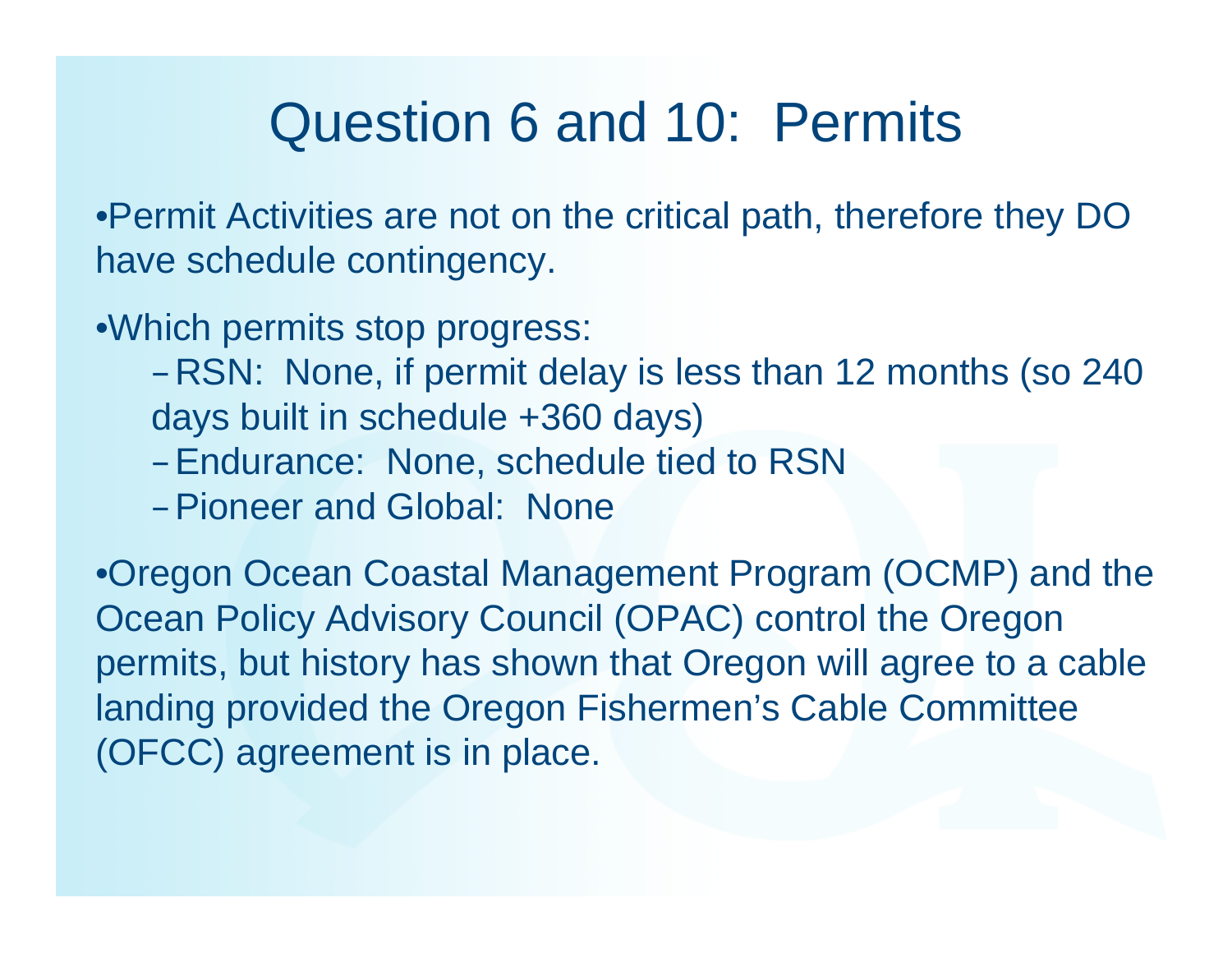## Question 7: O&M Cost

- O&M estimates are directly tied to the MREFC deliverables (ex: RSN cable insurance; global site redundancy). These track the different types of infrastructure being operated and maintained.
- Spend plan for O&M bottom-up estimate is available for drill-down in break-out.
- OL staffing plan to transition to O&M: 9 FTE's.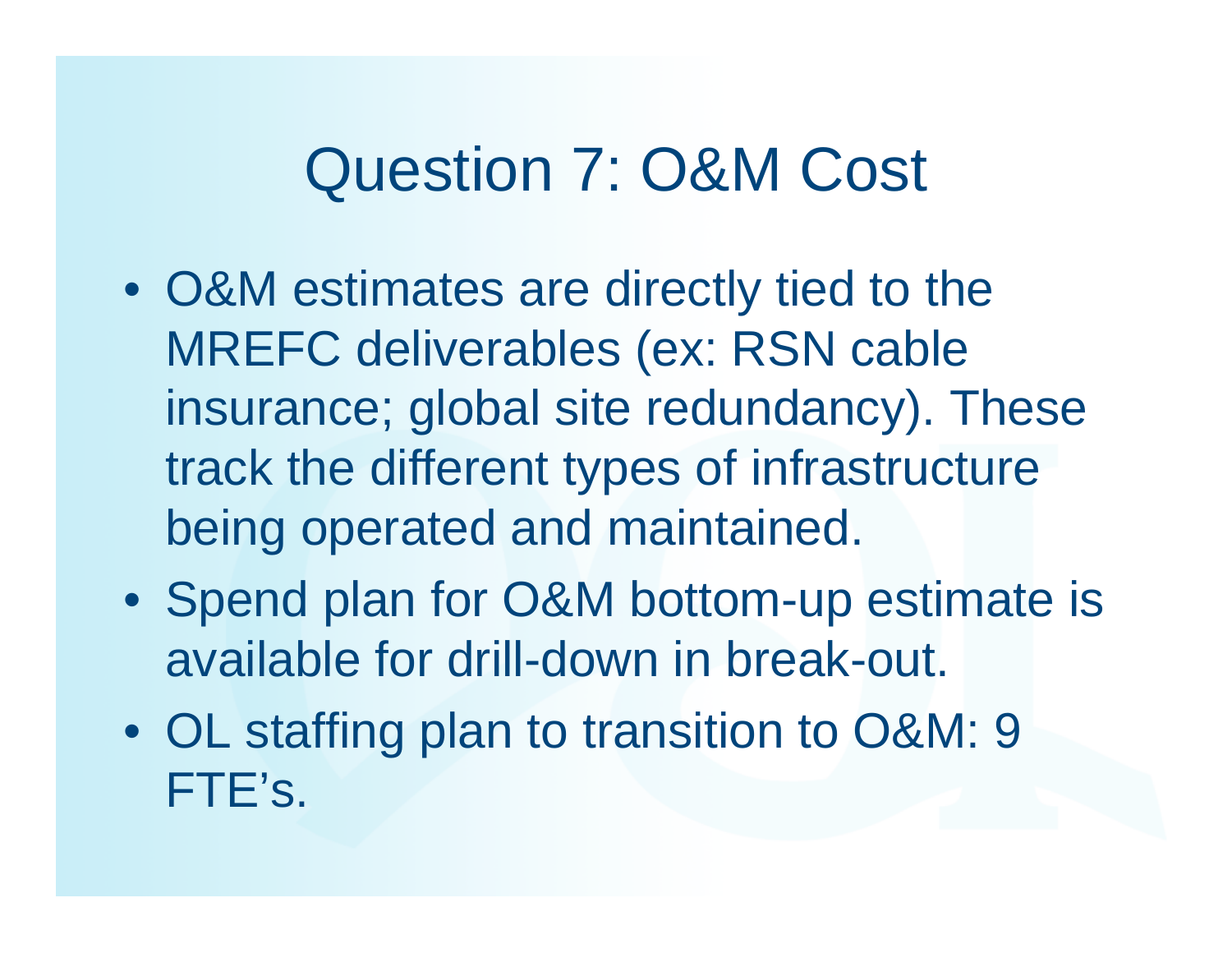# O&M Estimates from IO's (example and staffing transition)

- CGSN:
- RSN:
- CI: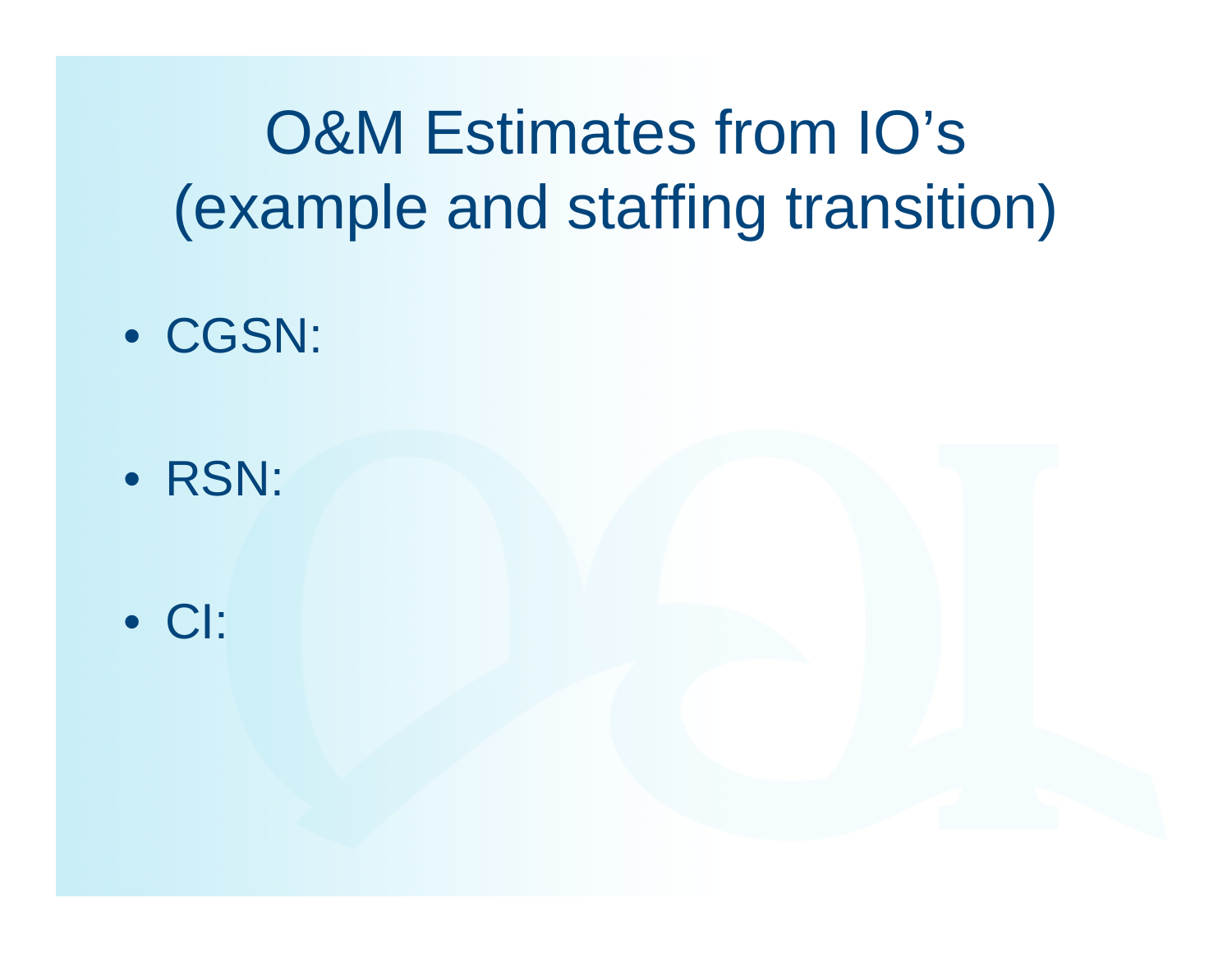# Question 8:

# Vertical profiler risk mitigation

- Wire-crawler profiler is proven technology
- Winched profilers are transformative
- Winched profilers risk mitigation
	- NRE included for CGSN and RSN
	- In parallel, we will advocate for additional resources (e.g. NSF OTIC, NOPP) for developing hardened winched profilers per recommendations of OL-sponsored July 2007 profiler workshop
	- $\mathcal{L}_{\mathcal{A}}$  We will monitor on-going developments (e.g., NEPTUNE Canada-NGK and WET Labs)
	- If necessary, we can proceed incrementally with reduced SUR compliance, e.g., use fixed sensors, enhanced glider sampling, bring wire-crawler closer to surface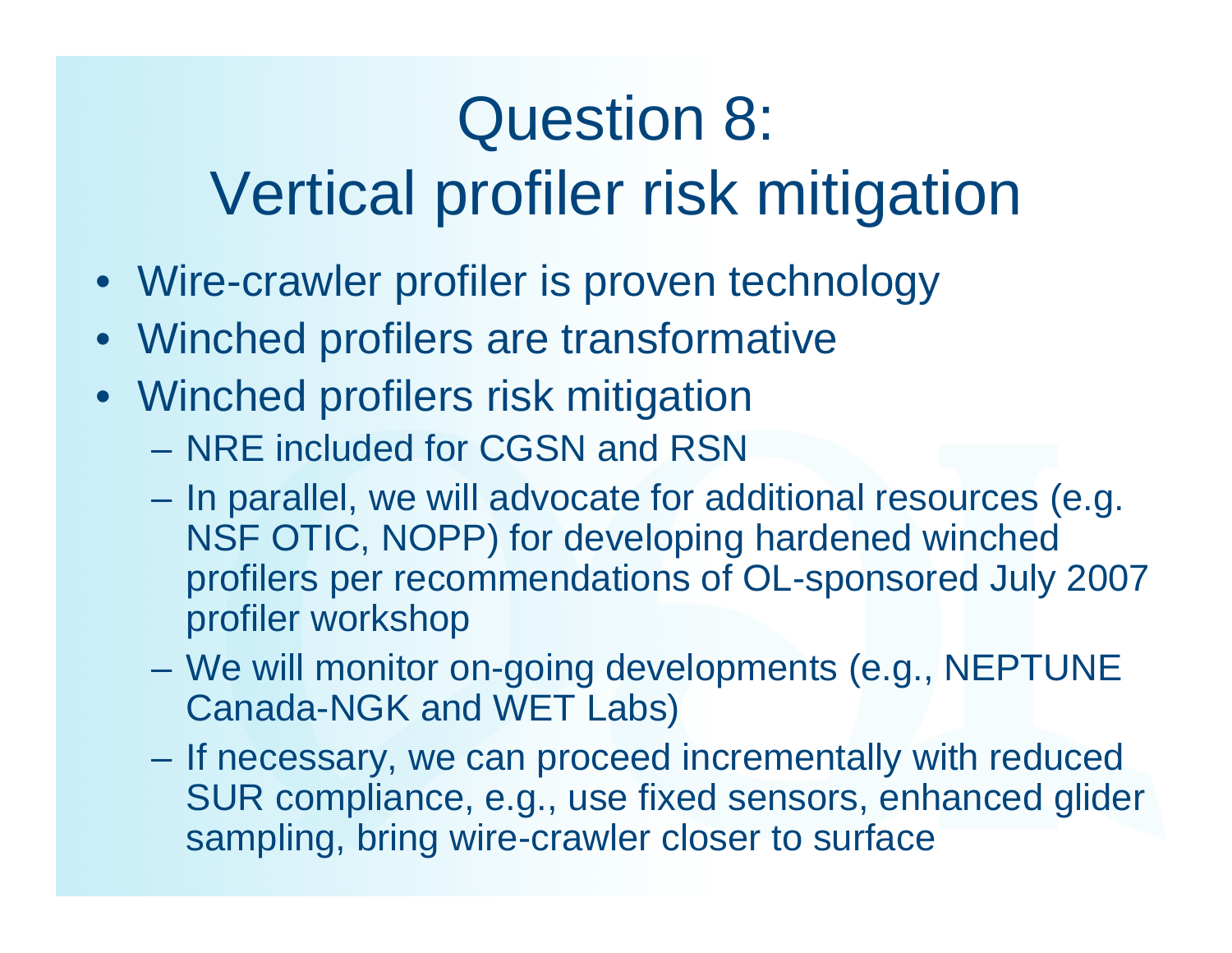## Question 12: Who holds contingency and how is it included in the resource loaded schedule?

- • Contingency will be held at Ocean Leadership. It is NOT distributed among the IO's at the outset of the project. Contingency is NOT included in Planned Value.
- • The baseline performance plan does NOT include contingency. It is centrally held at Ocean Leadership.
- • The Cost Book is used to calculate the amount contingency, on a work package level. Annual budget requests from OL to NSF will include this calculation. OL subawards to IO's will not include contingency. It will be held in a central pool at Ocean Leadership.
- $\bullet$  The Change Control Process will be used to authorize and fund contingency requests.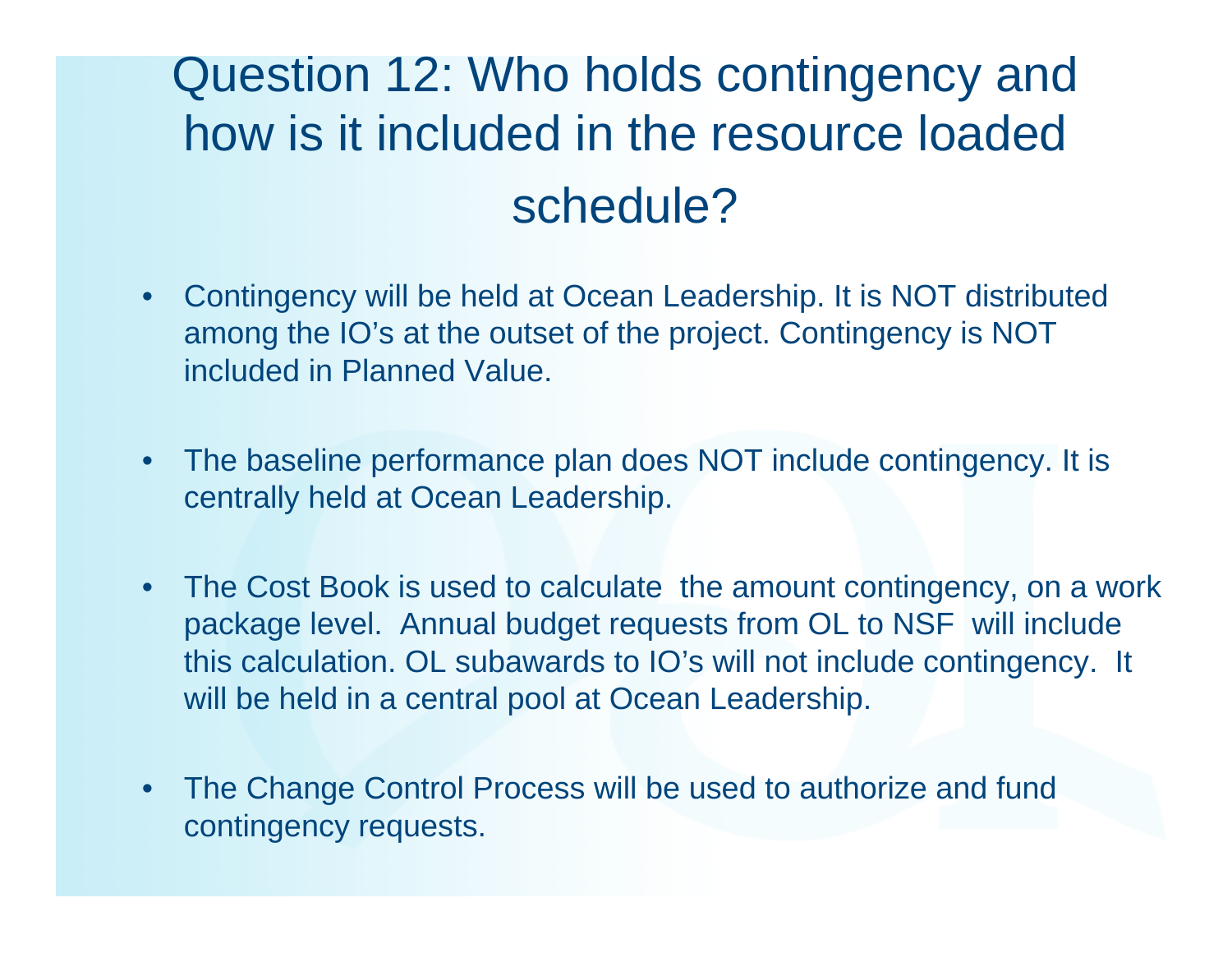### Question 9: Spending contingency

- What is the process for re-allocating contingency once a risk is retired? OL disperses contingency funds on an as-needed basis. We expect to discuss contingency needs on a monthly basis. We will try to keep 15% of funded work available.
- What is the projection of when contingency is dispersed? It is profiled to the performance of the work. On an annual basis, Ocean Leadership will assess the overall contingency usage quarterly.
- Availability of contingency for up-scope will be considered after major components have been deployed.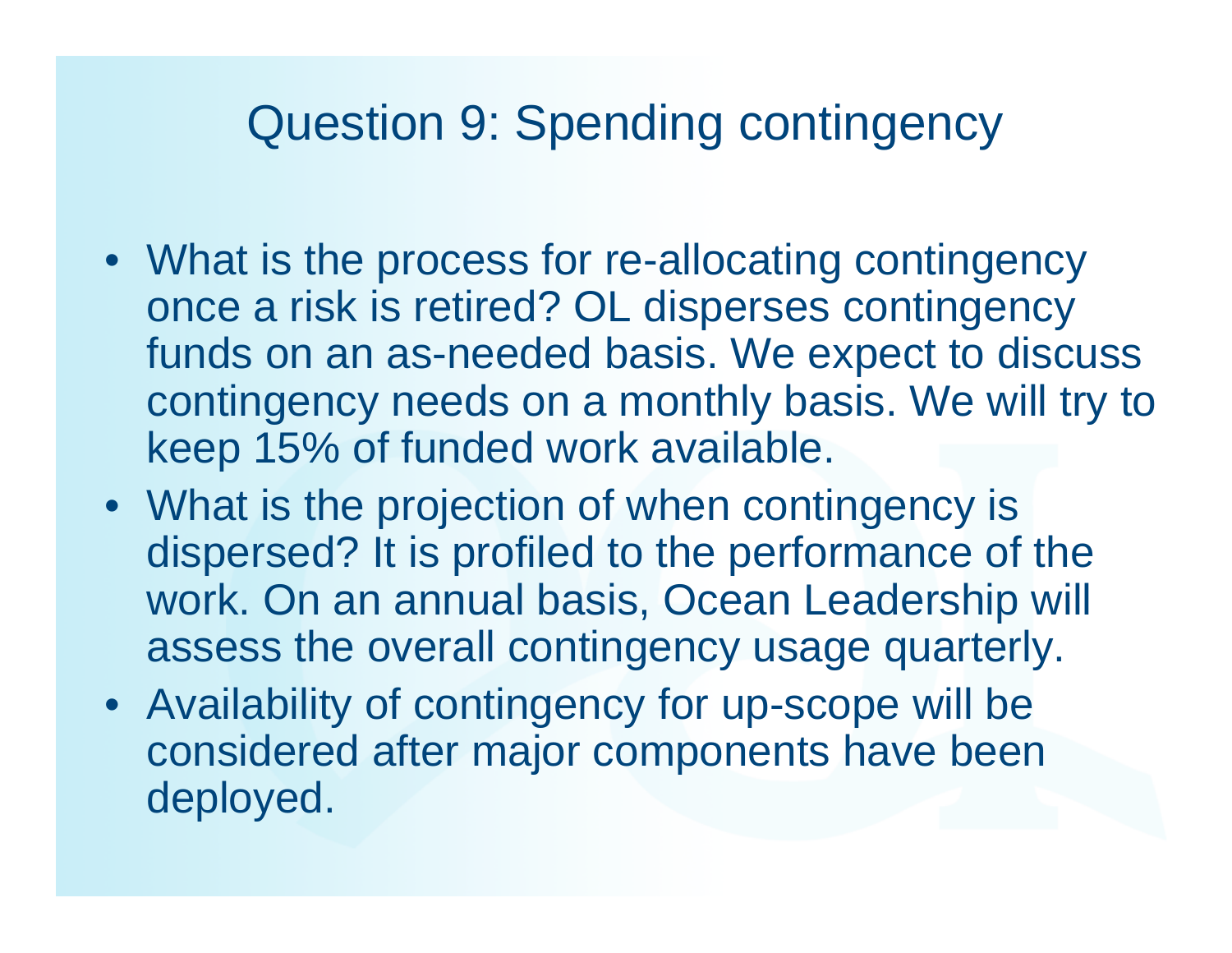# Question 11: CI Example (EVMS with Subawardees)

 CI will use estimated actuals for labor in order to provide timely EVMS reporting. This will compensate for UCSD's 30 day latency in accounting practices.

•

• All CI employees and subawardees will enter estimated actuals (time and expenses) by WBS element on a weekly basis into QuickBooks through its web-based interface extension, Time-Tracker. The estimated actuals will be reconciled against invoices on a monthly basis.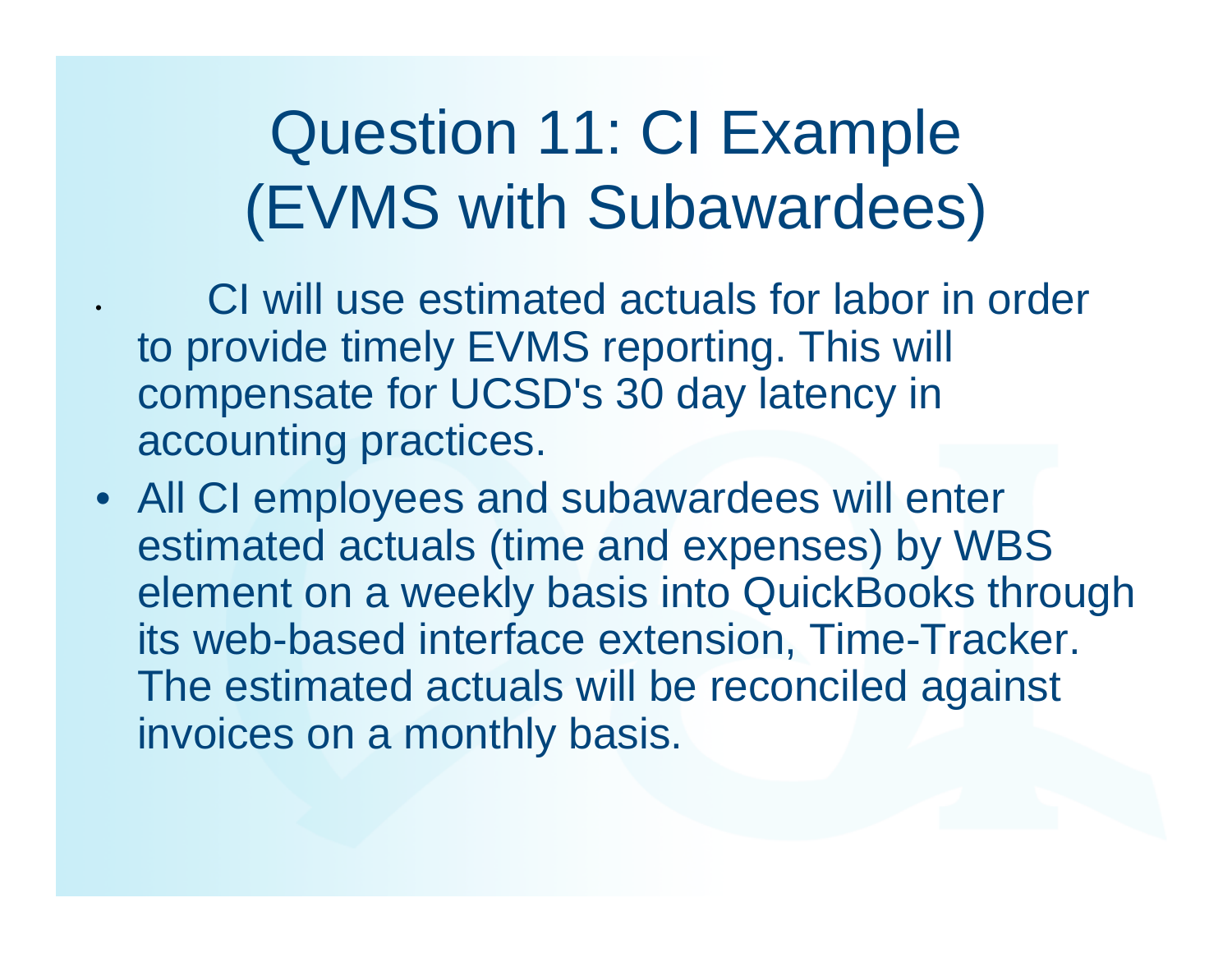## Question 11: How will IO's and their subawardees use EVMS to manage the project?

- Pre-award
	- Buy-in during Budget and Schedule development
	- "Bottoms up" estimates and plan including sub-awardees
- Baseline
	- Agree to commitments cost and schedule
	- Concurrence on team responsibilities, dependencies, cost commitments – includes sub-awardees
- Run
	- Use estimated actuals if necessary
	- See variances early thru reporting summarize entire IO team
	- Analyze why variances are occurring focus on problems outside established limits
	- Make corrections e.g. more people, help for engineers, contingency for alternate paths before schedule slip, schedule mods to re-sequence tasks, put tasks in parallel early
- •Explore and Correct Emerging Problems Early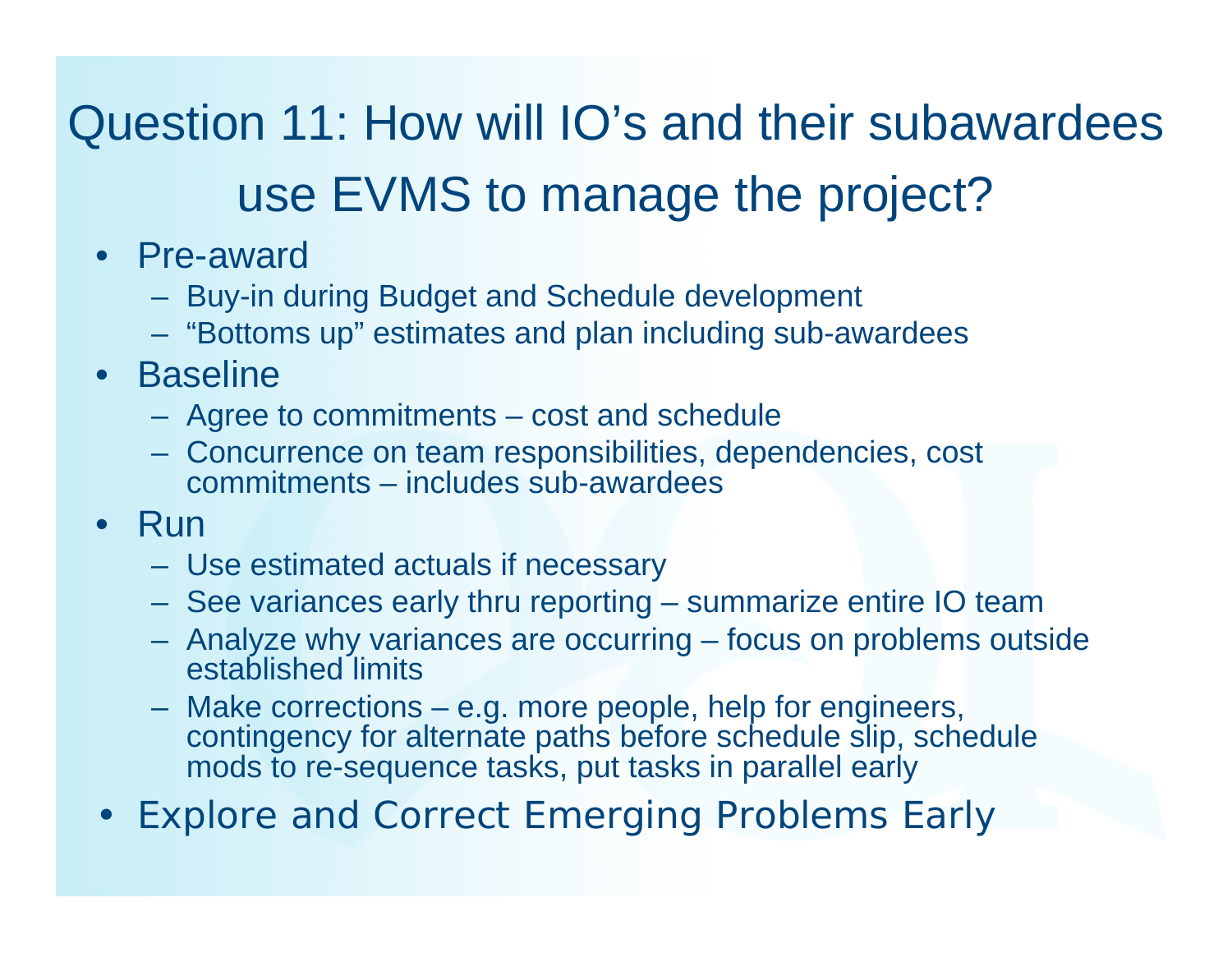## Question 13: Scope of CI IO

- Interfaces are implemented through signed Interface Agreements and costs are allocated in each IO WBS according to the Agreements
	- –Statements of responsibility
	- Descriptions of physical and logical interfaces
- CI capabilities are present throughout the OOI network
- The marine IOs are building autonomous power and comms networks
- The CI will make resource requests to the marine networks, who will take action as appropriate
- The CI will have two-way communications directly with instruments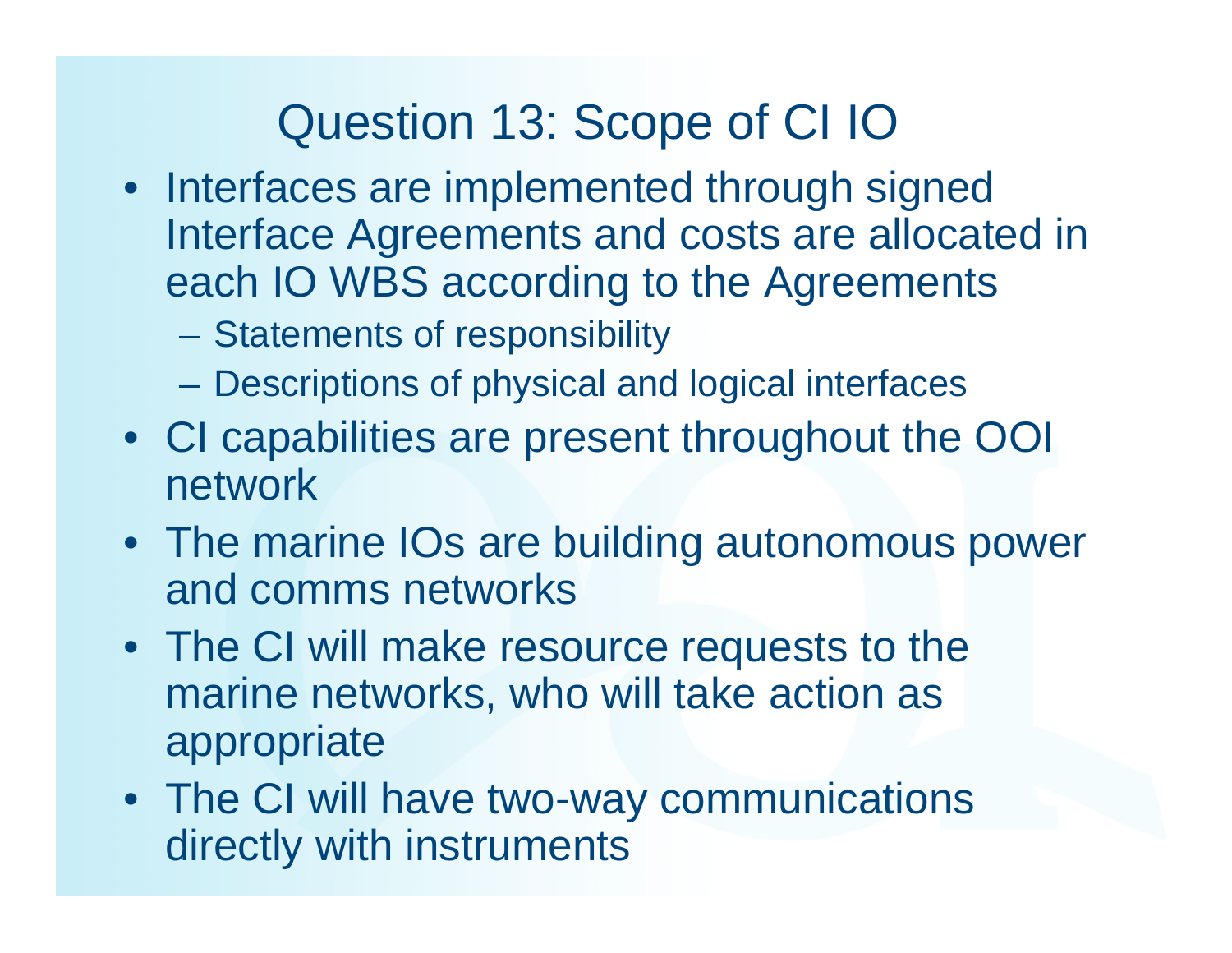### *Question 14. Please tell us more about your collection of user requirements input, e.g. which community groups have you worked with already, which are in the queue?*

**Past**: Historical documents (14 National reports), the efforts of the 80 community volunteers who worked on Ocean Steering Committee and Science and Technology Advisory Committee.

#### **Present and Future**:

CSGN – present & future: NRC committee and workshop;Salt Lake City workshop;Tiger teams and regional meetings; CGSN Ad Hoc team; traceability workshops; regional/user meetings

<u>RCN</u> – present & future: Working groups and node specific nodes

CI – present & future: regional meetings, first held in August for ONR & IOOS coastal data assimilative modelers, PNW regional water & tectonic modelers (winter 2008), GCM modelers 1g 2008), NOAA Integrated Ocean Observing  $\mathsf{stems}$  (summer 2008).



**OCEAN OBSERVATORIES INITIATIVE** 

First CI User report submitted November 7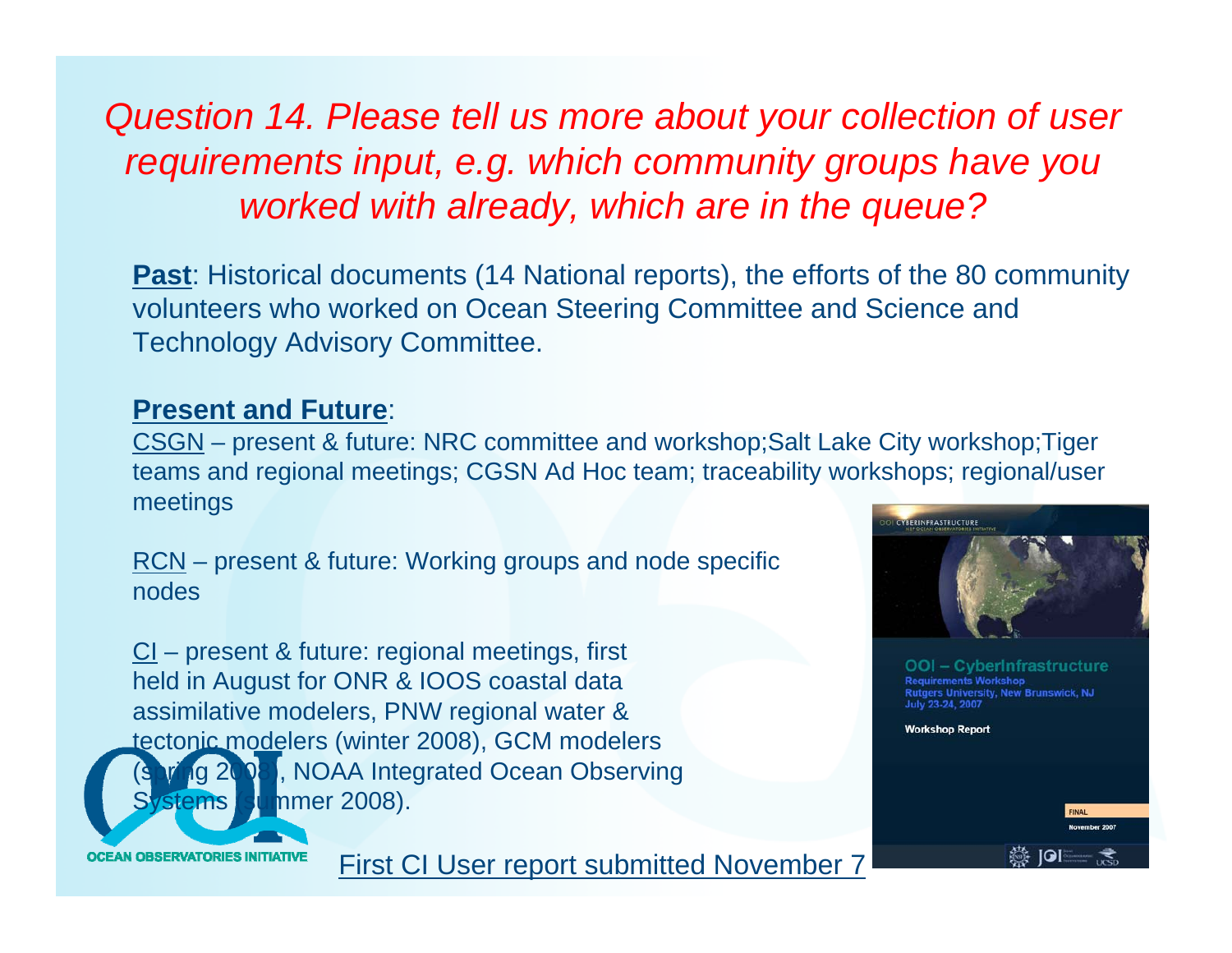*Question 15. This is a large scale software development (and/or integration) project (for an NSF-funded operational research system.) Please tell us what sanity checks for cost, effort, schedule, e.g. against other similar projects of similar scope you have done.* 

*What we did*? We have compared this project's cost, effort, and schedule to multiple comparable projects inside and outside the environmental sciences.

*What was our sanity check*? The Project Manager has managed several projects of comparable structure and scope in the past ex: Currinex \$60M startup The cost/schedule/risk allocations were vetted across 12 participating institutions, Raytheon reviewed the WBS, cost allocations and provided input on risk assessment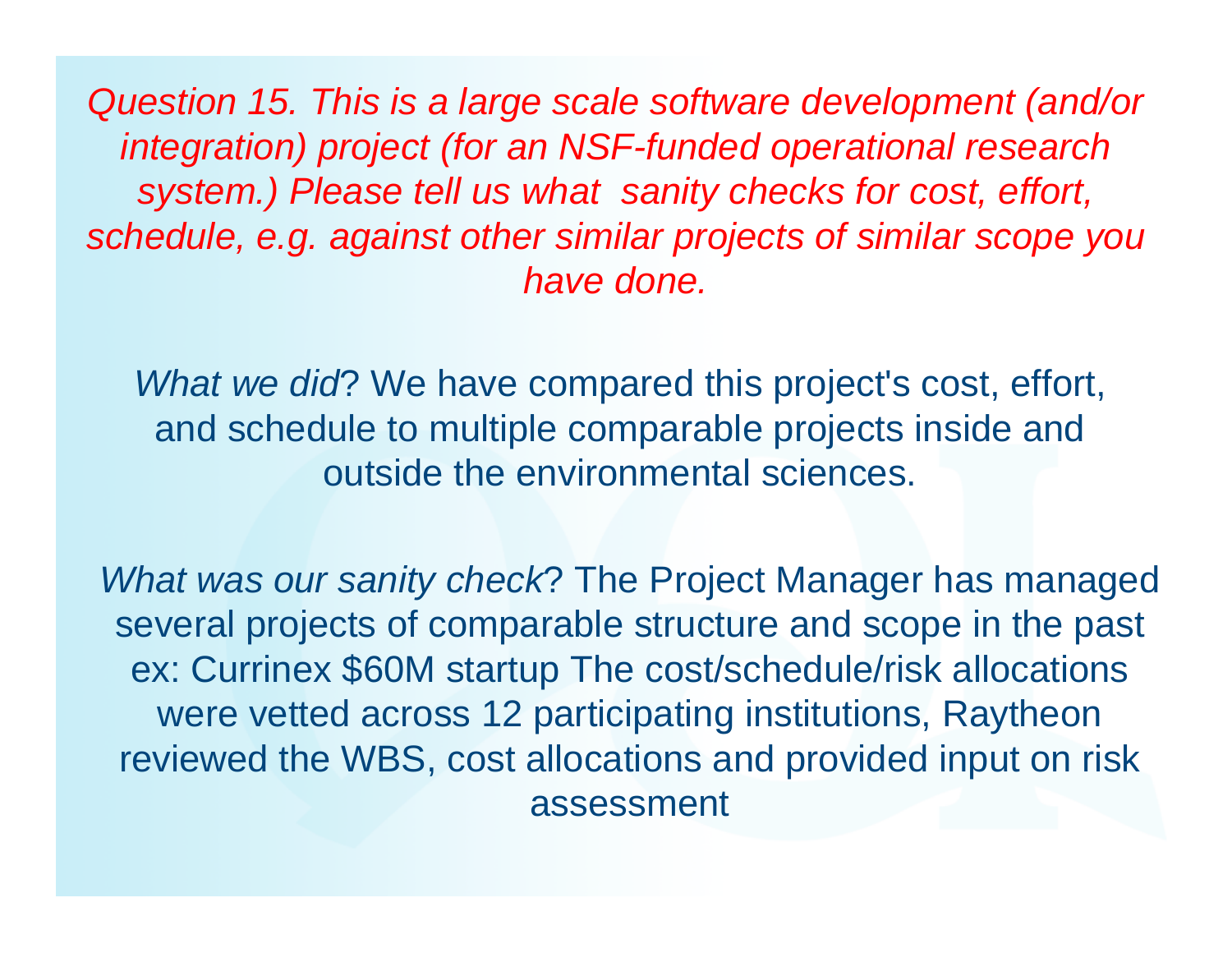Please show us how you will craft your implementation so that it dovetails well with other large NSF projects. For instance, can a global climate modeler group use OOI as one of 1/2 a dozen (or more) "sensor inputs" to a real-time GCM?

**Many large NSF projects have been thoroughly studied in order to come up with the CI design and architecture. Several major partners on the CI team are heavily involved in these projects. It will be an ongoing process to leverage and learn from these large NSF projects during the implementation phase. CGSN data to be shared to National Data Buoy Center server, where such modelers find data for initialization, also via OceanSITES project, international global ocean time series coordination project**

Specifically, a global climate modeler group can use the OOI data and model products as "sensor inputs" to a real-time GCM. Data from the global observatory can be directly used by global climate models as one of the many "sensor inputs", along with many other complementary data sets such as from NOAA mooring/buoy network, Argo floats, drifters, satellite data. Data from the regional and coastal observatories, with higher spatial resolution, can be used to improve subgrid-scale parameterizations in these global climate models, usually at much coarser resolutions.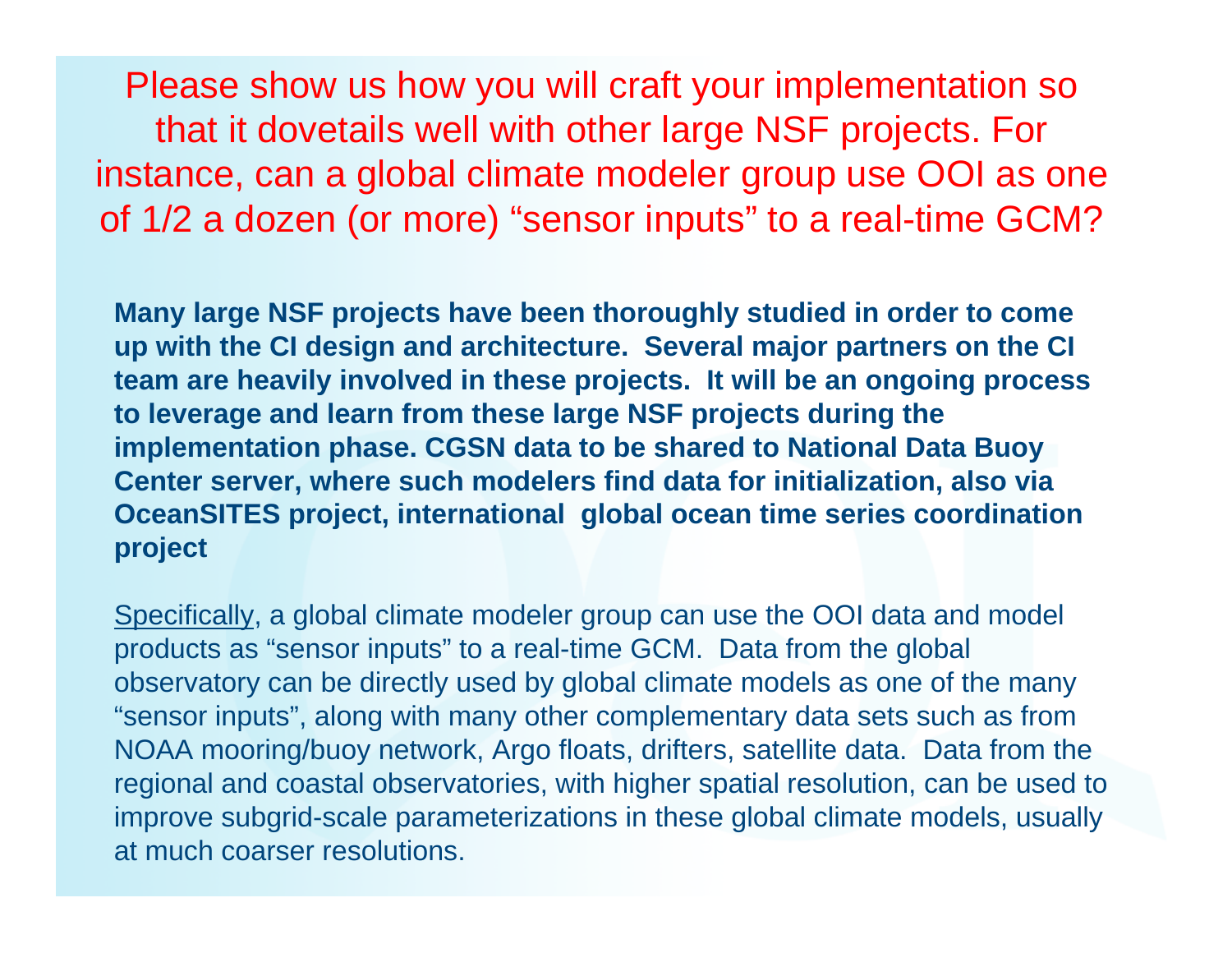#### Question 17 What existing software technologies have you considered/evaluated?

**The NSF Looking project provided a three opportunity to explore a wide of the software technologies to allow an assessment of the best projects for OOI CI.**

Some specific software technologies that was considered for components of OOI CI Teragrid, Open Science Grid (OSG), National Virtual Observatory (NVO), Biomedical Informatics Research Network (BIRN), Science Environment for Ecological Knowledge (SEEK), Geosciences Network (GEON) Telescience Project, Linked Environments for Atmospheric Discovery (LEAD) National Ecological Observatory Network (NEON) **DSpace** Fedora Optical networking Internet Protocol Computer (OptIPuter), Canada's advanced Internet development organization (CANARIE), Common Instrument Middleware Architecture (CIMA), Java Distributed Data Acquisition and Control (JDDAC), Grid Enabled Remote Instrumentation with Distributed Control and Computation (GRIDCC)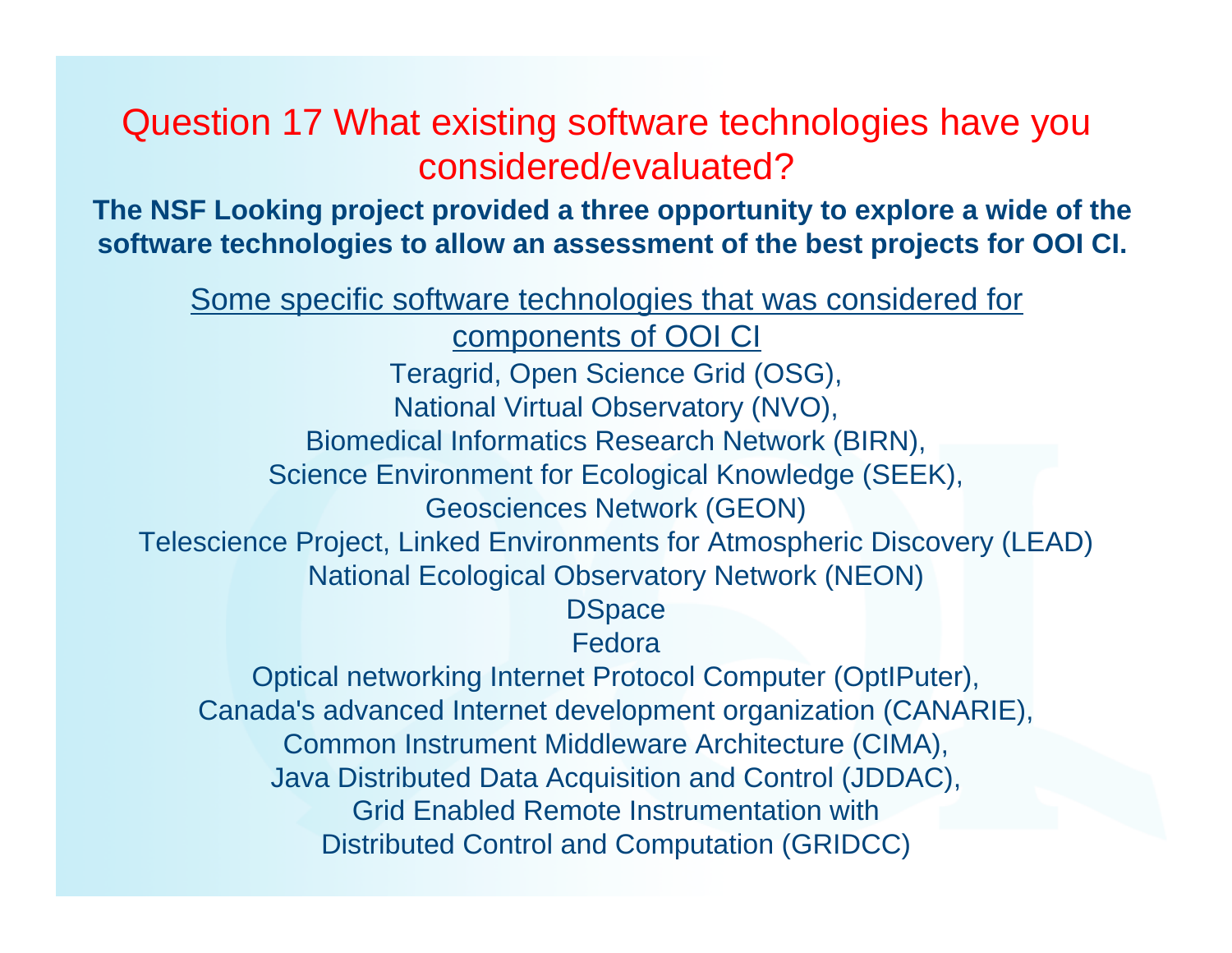Question 18. The interface documents for the internal systems seems good. We would like to understand some additional details about the science user interface.

The science user interface will follow the outline suggested by the Concept of Operations, which suggests a portal with multiple observatory, data, and community functions. The primary interface will be presented via this web portal, but additional software interfaces (e.g., APIs) will also be provided. The details of the interface are naturally to be determined

The first is machine-to-machine interfaces which include the core messaging architecture such as AMQP or ActiveMQ. For external interfaces RSS, THREDDS, Data Turbine, OPeNDAP, WebDev, digital libraries (DSpace, Fedora) will all be provided.

For the human interface using web browsers there will be search, navigation, and subscription capabilities provided. For application interfaces, Kepler and Pegasus workflows are planned, as well as Matlab and IDL interfaces.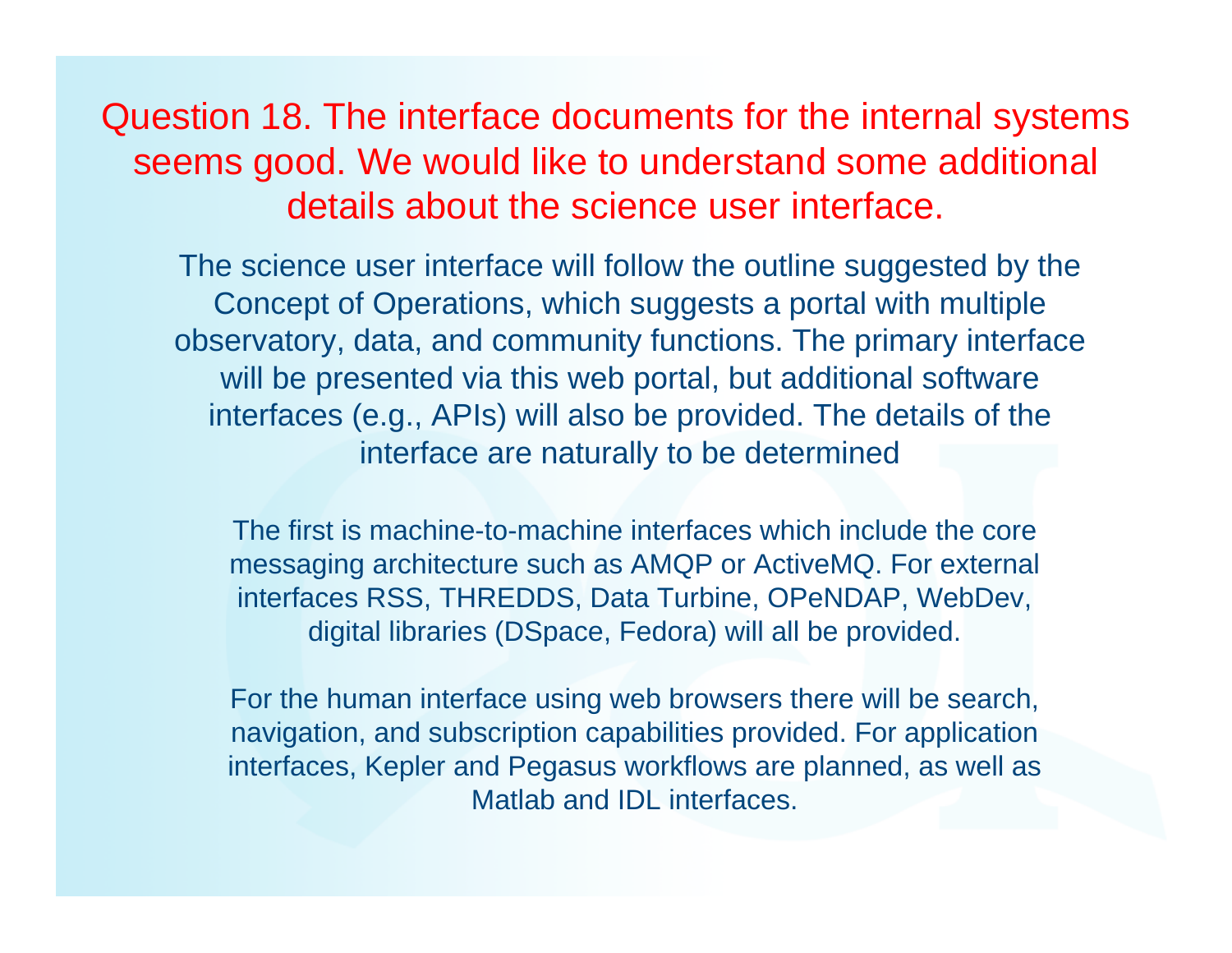### Question 19. Where are the evaluation points in the spiral cycles and how are they done? What have you evaluated so far?



This cycle will be conducted for each subsystem for release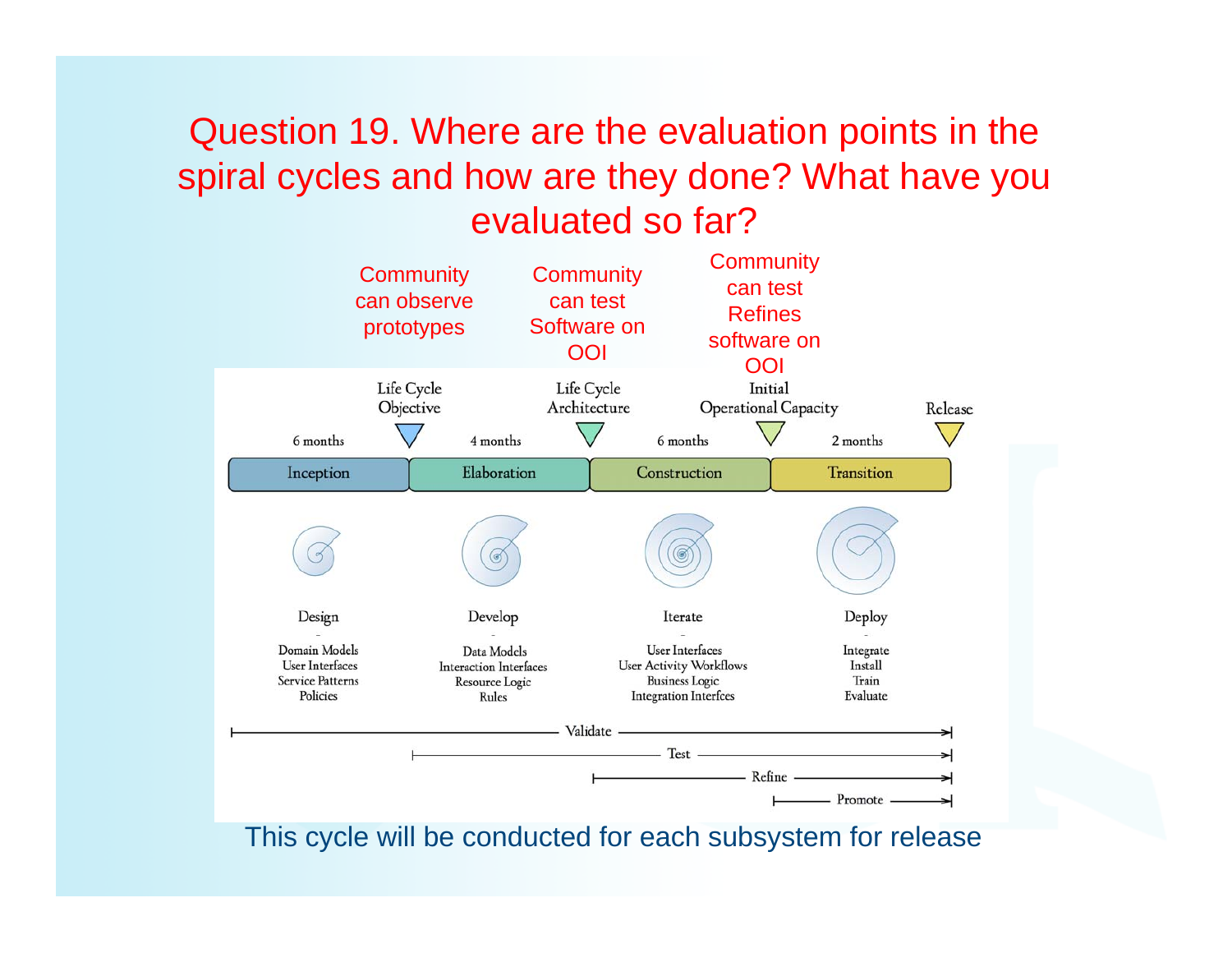Question 20. Has prototyping of any of the CI been done? Is it planned? Many CI elements have been prototyped internally or by partner projects, including key Common Operating Infrastructure elements. Most of the high-risk elements will be prototyped within the first 6 months of the start of funding.

Prototyping was initiated, on paper, with the Looking program. It is/will be prototyped on the MBARI sensor project, the Mid-Atlantic Coastal Ocean Observing System (MarCOOS), Enterprise Service Bus Policy based Governance (UIUC,



NCSU), Roadnet/Kepler

**OOIP: Data Query and Visualization**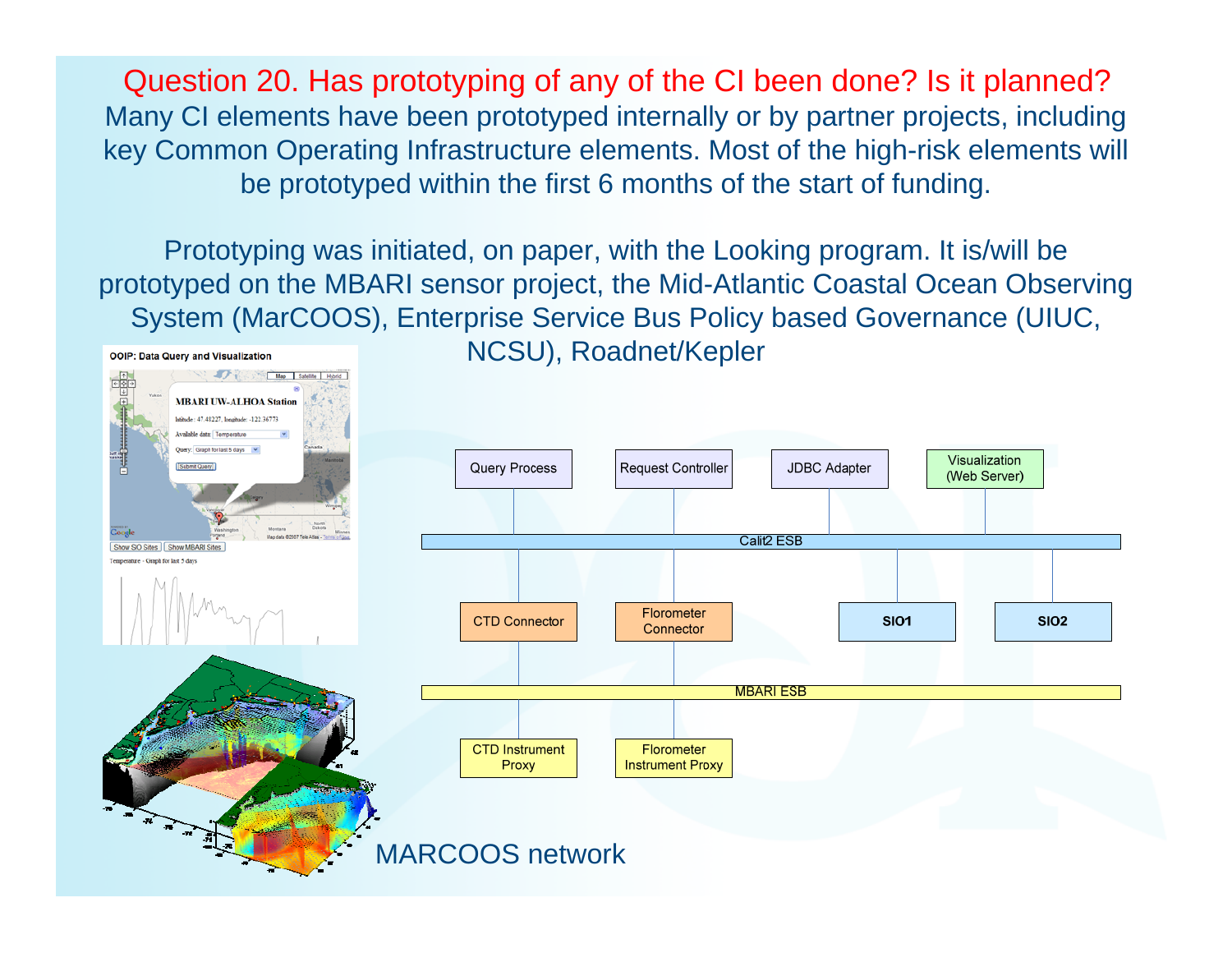### Question 21. Can you explain what synergies there might be with other major NSF-funded long-term data efforts (outside of OOI.)

We expect there to be synergies on multiple levels and we foresee many opportunities for software and knowledge reuse will continue to be applied.

*The software technology will be re-useable: Distribute and provide leverage to other programs. These efforts should be coordinated through the NSF Environmental Observing Networks (EONs) to allow LTER (CI team joining the network), NEON, Complex Waters (Cleaner).*

The OOI software will couple to the Irods/SRB digital library

It will be capable of direct integration/utilization to the Teragrid and Open sides grids

It will feed many data repositories *(FGDC, GCMD, Iris, OBIS)*